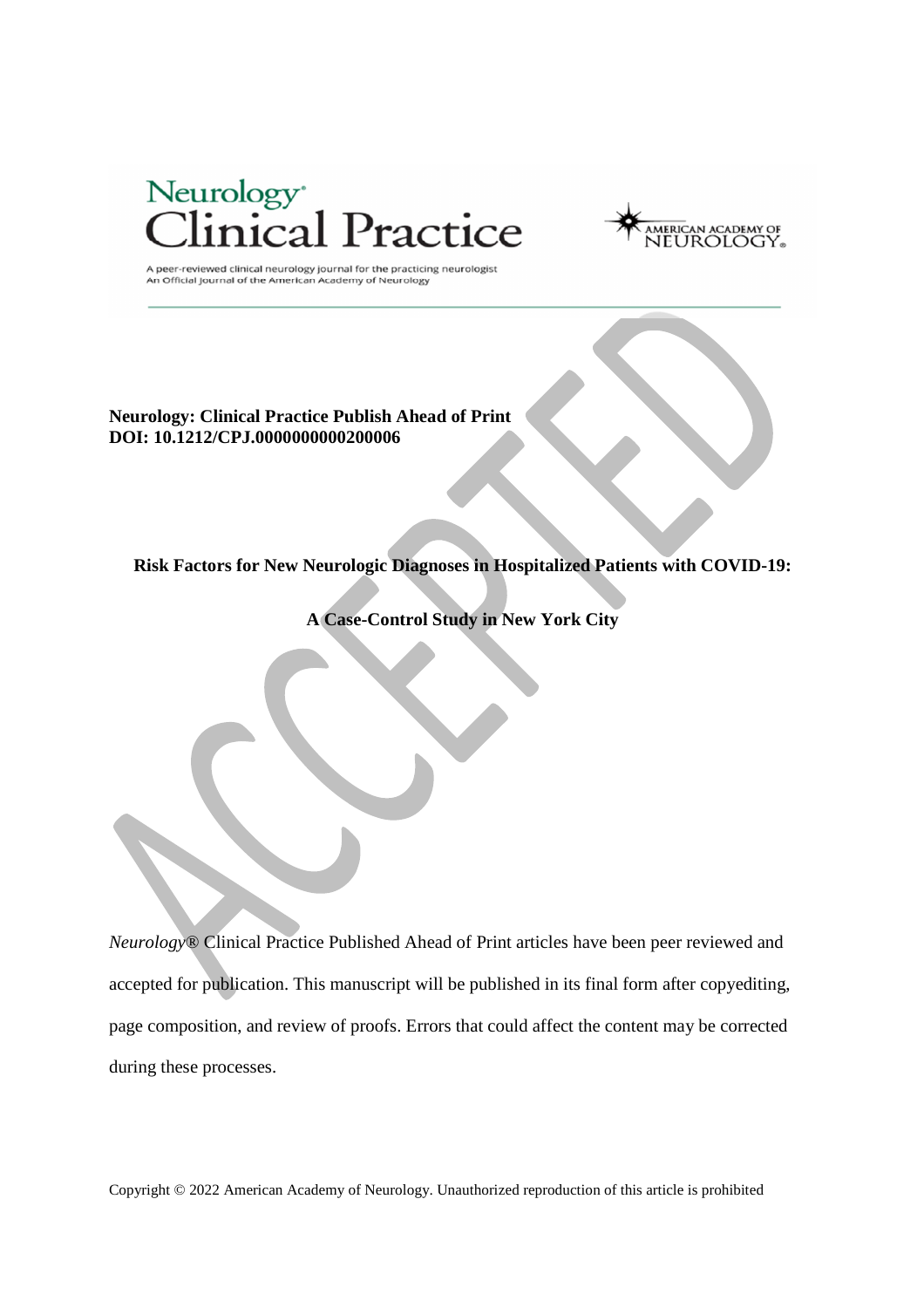Authors: Kiran T. Thakur, MD<sup>1</sup>, Victoria Chu, MD<sup>2</sup>, Christy Hughes, MPH<sup>2</sup>, Carla Y. Kim<sup>1</sup>, Shannon Fleck-Dardarian, PhD<sup>2</sup>, Katherine Barrett, PhD<sup>2</sup>, Elizabeth Matthews MD<sup>1</sup>, Alanna Balbi MD<sup>1</sup>, Amanda Bilski MD<sup>1</sup>, Mashina Chomba MBChB MMed<sup>1</sup>, Ori Lieberman MD<sup>1</sup>, Samuel Jacobson MD<sup>1</sup>, Sachin Agarwal MD<sup>1</sup>, David Roh, MD<sup>1</sup>, Soojin Park, MD<sup>1</sup>, Vivian Ssonko MBBS<sup>1</sup>, Wendy Silver, MD<sup>1</sup>, Wendy Vargas, MD<sup>1</sup>, Andrew Geneslaw, MD<sup>3</sup>, Michelle Bell, MD<sup>1</sup>, Brandon Waters, MD<sup>1</sup>, Agam Rao, MD<sup>1</sup>, Jan Claassen, MD<sup>1</sup>, Amelia Boehme, PhD<sup>1</sup>, Joshua Willey, MD<sup>1</sup>, Mitch Elkind, MD<sup>1</sup>, Magdalena Sobieszcyzk, MD<sup>4</sup>, Jason Zucker, MD<sup>4</sup>, Andrea McCollum, PhD<sup>2</sup>, Jim Sejvar, MD<sup>2</sup>

Affiliations:

<sup>1</sup>Department of Neurology, Columbia University Irving Medical Center-New York Presbyterian Hospital, New York, New York, USA

<sup>2</sup>United States Centers for Disease Control and Prevention, Atlanta, GA, USA

<sup>3</sup> Department of Pediatrics, Columbia University Irving Medical Center-New York Presbyterian Hospital, New York, NY, USA

<sup>4</sup> Division of Infectious Diseases, Department of Internal Medicine, Columbia University Irving Medical Center-New York Presbyterian Hospital, New York, New York, USA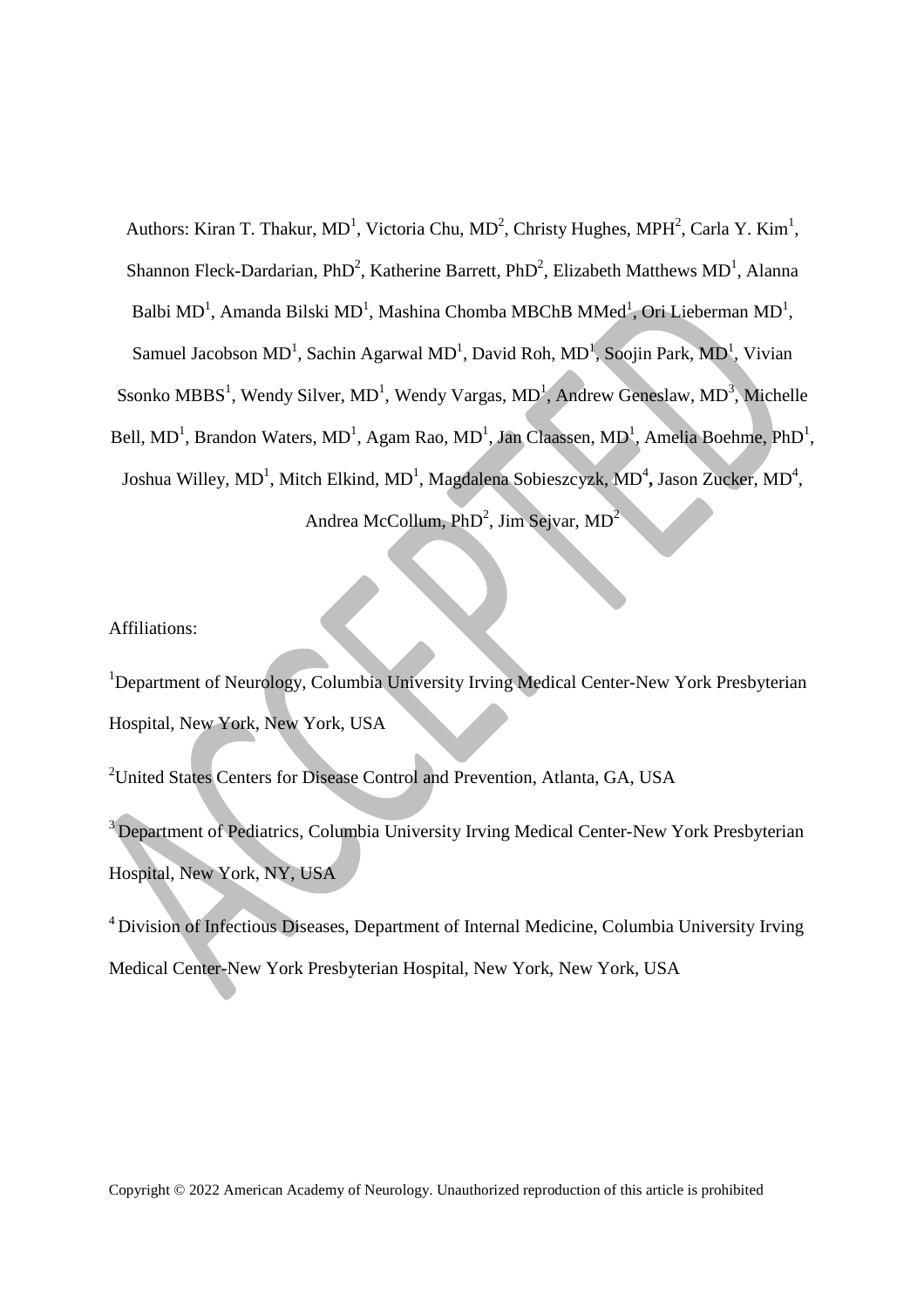Search terms: COVID-19, SARS-CoV-2, neurological diagnoses, encephalopathy

Publication History: The paper has not previously published

Submission type: Major article

Title character count (with spaces): 114

Number of tables: 3

Number of figures: 2

Supplemental tables (etables): 6

Supplemental figures (efigures): 2

Word Count of Abstract: 253

Word Count of Manuscript: 2908

Corresponding Author: Kiran T. Thakur, MD Winifred Mercer Pitkin Assistant Professor of Neurology Division of Critical Care and Hospitalist Neurology, Department of Neurology Columbia University Irving Medical Center-New York Presbyterian Hospital 177 Fort Washington Avenue, Milstein Hospital, 8GS-300 New York, New York 10032 212-305-7236 T, 212-305-2792 F

**Financial Disclosures:** The findings and conclusions in this report are those of the author(s) and do not necessarily represent the official position of the Centers for Disease Control and Prevention (CDC)**.** MSVE: Dr. Elkind receives royalties from UpToDate for a chapter on COVID-19 and neurological disease. Dr. Sobieszczyk was funded by a COVID supplement to the National Institute Of Allergy And Infectious Diseases of the National Institutes of Health under Award Number UM1AI06947

**Funding Support:** Supported by the Centers for Disease Control and Prevention (contract 75D30120C07986 to Westat), F30 MH114390 to OJL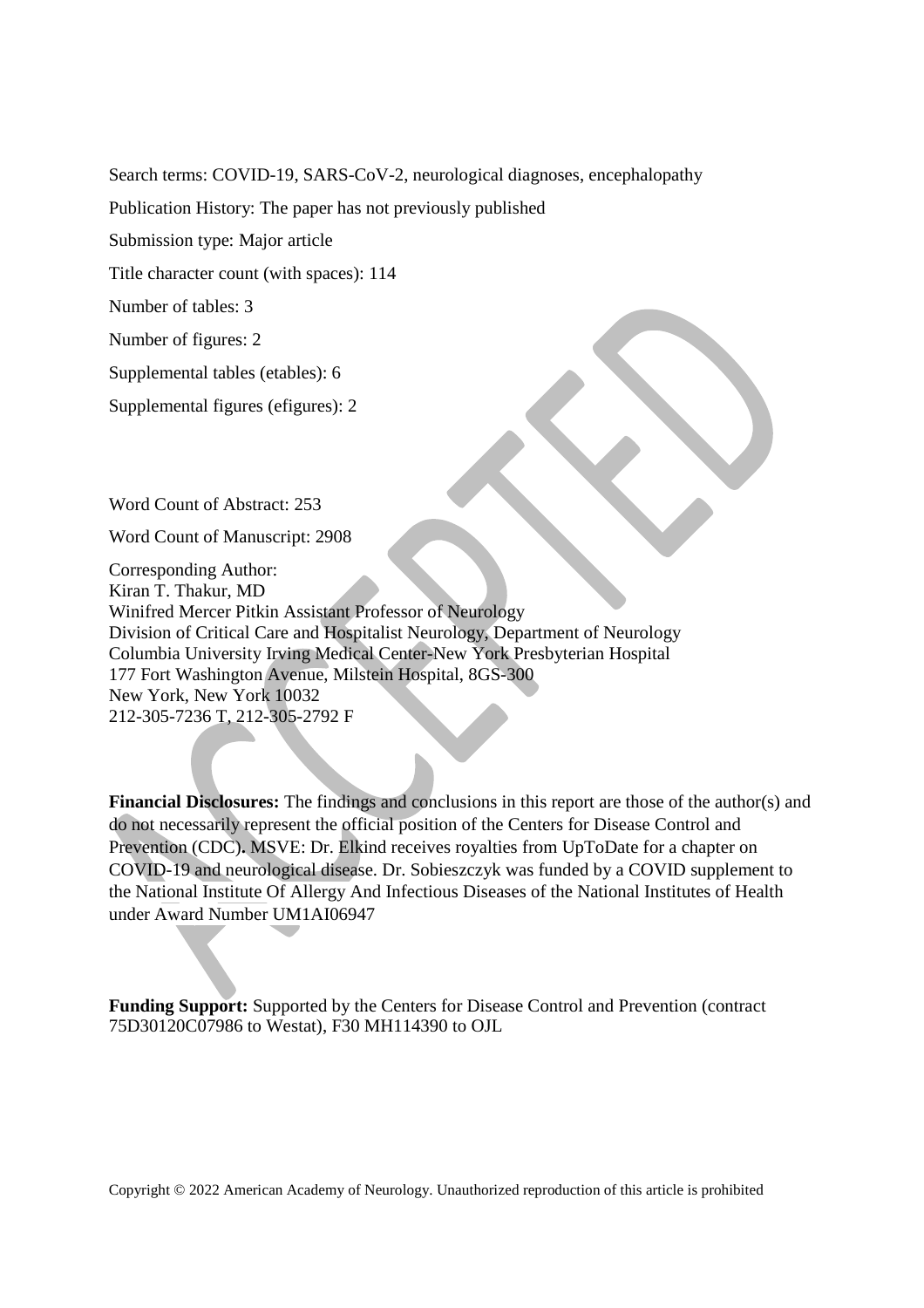# **Take-Home Points:**

**1.** Many patients hospitalized with acute COVID-19 had new neurological diagnoses, most frequently encephalopathy.

**2.** There was a significant association of new neurological diagnoses with severity of illness, including ICU admission.

**3.** Those with new neurological diagnoses had a high risk of readmission and mortality during readmission. . Further research is needed to define the impact of neurological diagnoses during acute hospitalization on longitudinal post-COVID-19 related symptoms including neurocognitive impairment.

# **Abstract:**

**Background/Objective:** There have been numerous reports of neurological manifestations identified in hospitalized patients infected with SARS-CoV-2, the virus that causes COVID-19. Here, we identify the spectrum of associated neurological symptoms and diagnoses, define the time course of their development, examine readmission rates and mortality risk post-hospitalization in a multiethnic urban cohort.  

**Methods:** We identify the occurrence of new neurological diagnoses among patients with laboratory-confirmed SARS-CoV-2 infection in New York City. A retrospective cohort study was performed of 532 cases (hospitalized patients with new neurological diagnoses within 6 weeks of positive SARS-CoV-2 laboratory results between March 1, 2020 and August 31, 2020). We compare demographic and clinical features of the 532 cases to 532 COVID-19 positive controls without neurological diagnoses in a case-control study with 1 to 1 matching; and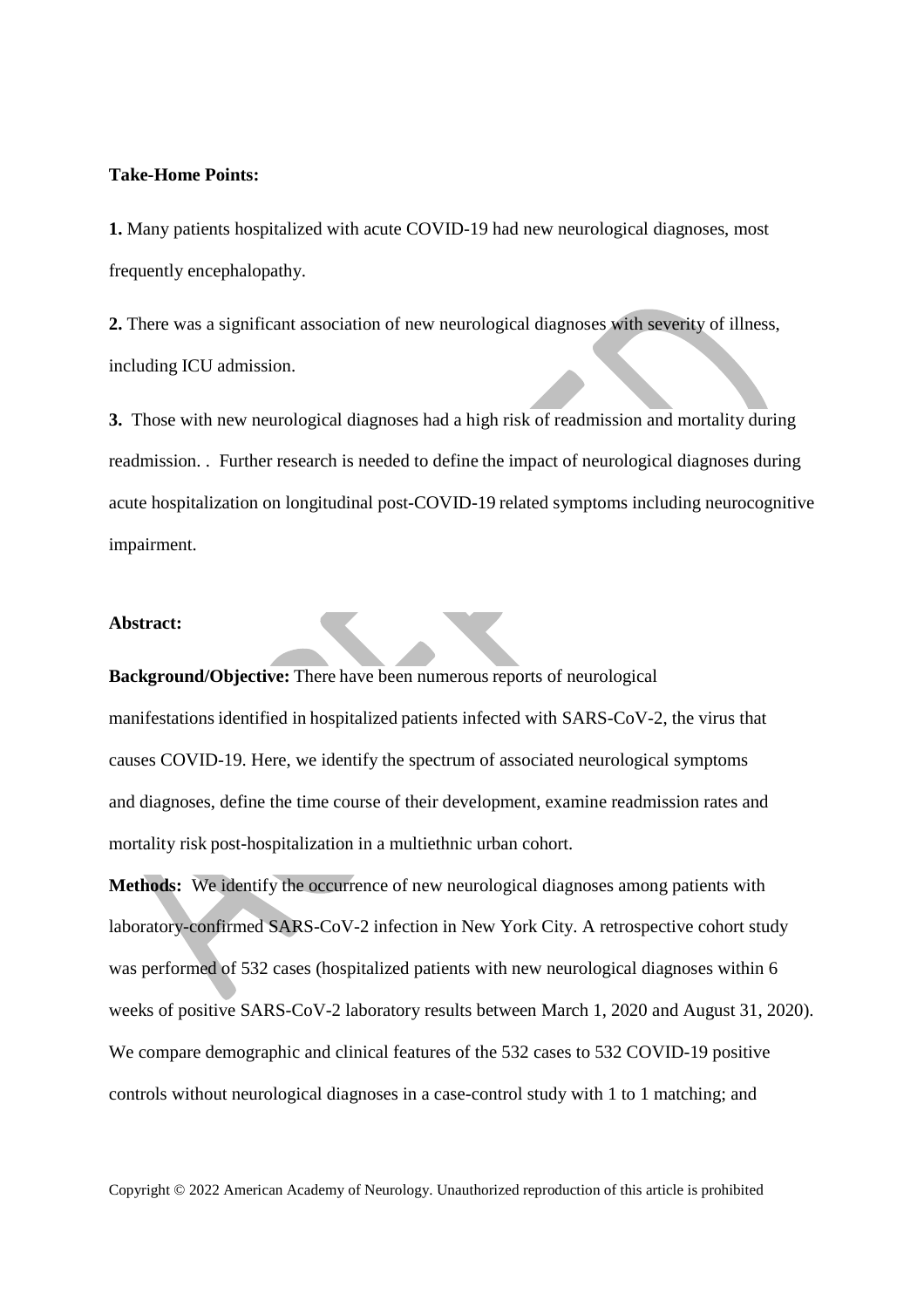examine hospital-related data and outcomes of death and readmission up to 6 months after acute hospitalization in a secondary case-only analysis.

**Results:** Among the 532 cases, the most common new neurological diagnoses included encephalopathy  $(478, 89.8\%)$ , stroke  $(66, 12.4\%)$ , and seizures  $(38, 7.1\%)$ . In the case-control study, cases were more likely than controls to be male (58.6% vs. 52.8%,

p=0.05), have baseline neurological comorbidities (36.3% vs. 13.0%, p<0.0001) and be treated in an intensive care unit (ICU) (62.0% vs. 9.6%, *p* < 0.0001). Of the 394 (74.1%) cases that survived the acute hospitalization, more than half (220/394, 55.8%) were readmitted within 6 months, with a mortality rate of 23.2% during readmission.

**Conclusion:** Many patients hospitalized with SARS-CoV-2 have new neurological diagnoses, with significant morbidity and mortality post-discharge. Further research is needed to define the impact of neurological diagnoses during acute hospitalization on longitudinal post-COVID-19 related symptoms including neurocognitive impairment.

# **INTRODUCTION**

Neurological symptoms and conditions are seen across the severe acute respiratory syndrome coronavirus 2 (SARS-CoV-2) disease continuum including the early prodromal phase, acute phase, and are being increasingly reported in the post-infectious period.  $\frac{1}{1}$  Estimates of the impact of SARS-CoV-2 on those with underlying neurological conditions as well as those who develop new neurological manifestations in the context of acute SARS-CoV-2 infection is significant though has varied across studies.  $2-5$  Differences in methodology including case definitions and case ascertainment have contributed to variable reporting of hospital-based data on neurological conditions.  $6, 7$ . As worldwide coronavirus disease 2019 (COVID-19) cases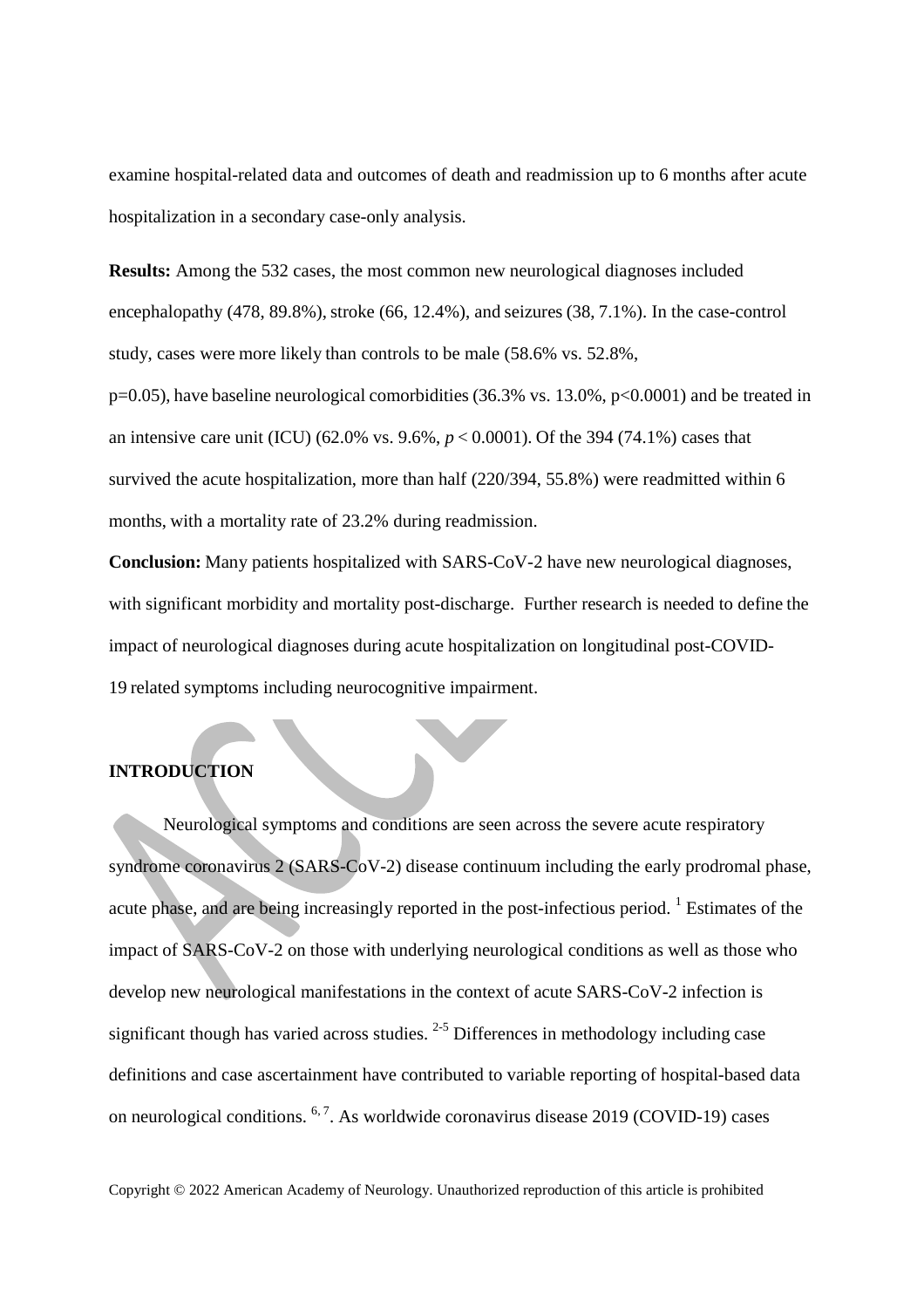continue to rise and novel variants emerge, a more comprehensive clinical understanding of short and long-term complications remains crucial. In this study, we identify the occurrence of neurological diagnoses among patients with laboratory-confirmed SARS-CoV-2 infection in New York City comprised of a large proportion of medically underserved persons, which was the epicenter of the first surge of the COVID-19 pandemic in the United States. We compare demographic and clinical features of COVID-19 patients with neurological diagnoses during hospitalization to those without neurological diagnoses in a retrospective case-control study; and examine hospital-related data and outcomes of death and readmission up to 6 months after acute hospitalization among cases alone.

## **METHODS**

#### Neurological COVID-19 Patient Identification

We retrospectively reviewed electronic medical records (EMR) of patients hospitalized with COVID-19 during March 1, 2020 and August 30, 2020 at Columbia University Irving Medical Center-New York Presbyterian Hospital (CUIMC/NYP) in New York City, encompassing Milstein Hospital, Morgan Stanley Children's Hospital of New York (CHONY), and Allen Hospital. Only laboratory confirmed SARS-CoV-2 infected individuals, defined by a positive nasopharyngeal swab SARS-CoV-2 reverse transcriptase polymerase chain reaction (RT-PCR) test result were included in the study. Clinical data were collected both through manual EMR review and data extracted from the CUIMC COVID-CARES database, which is a hospital system wide database of all patients tested for COVID-19, including hospitalized patients with positive SARS-CoV-2 RT-PCR results admitted to CUIMC-NYP, Allen-NYP, and CHONY-NYP.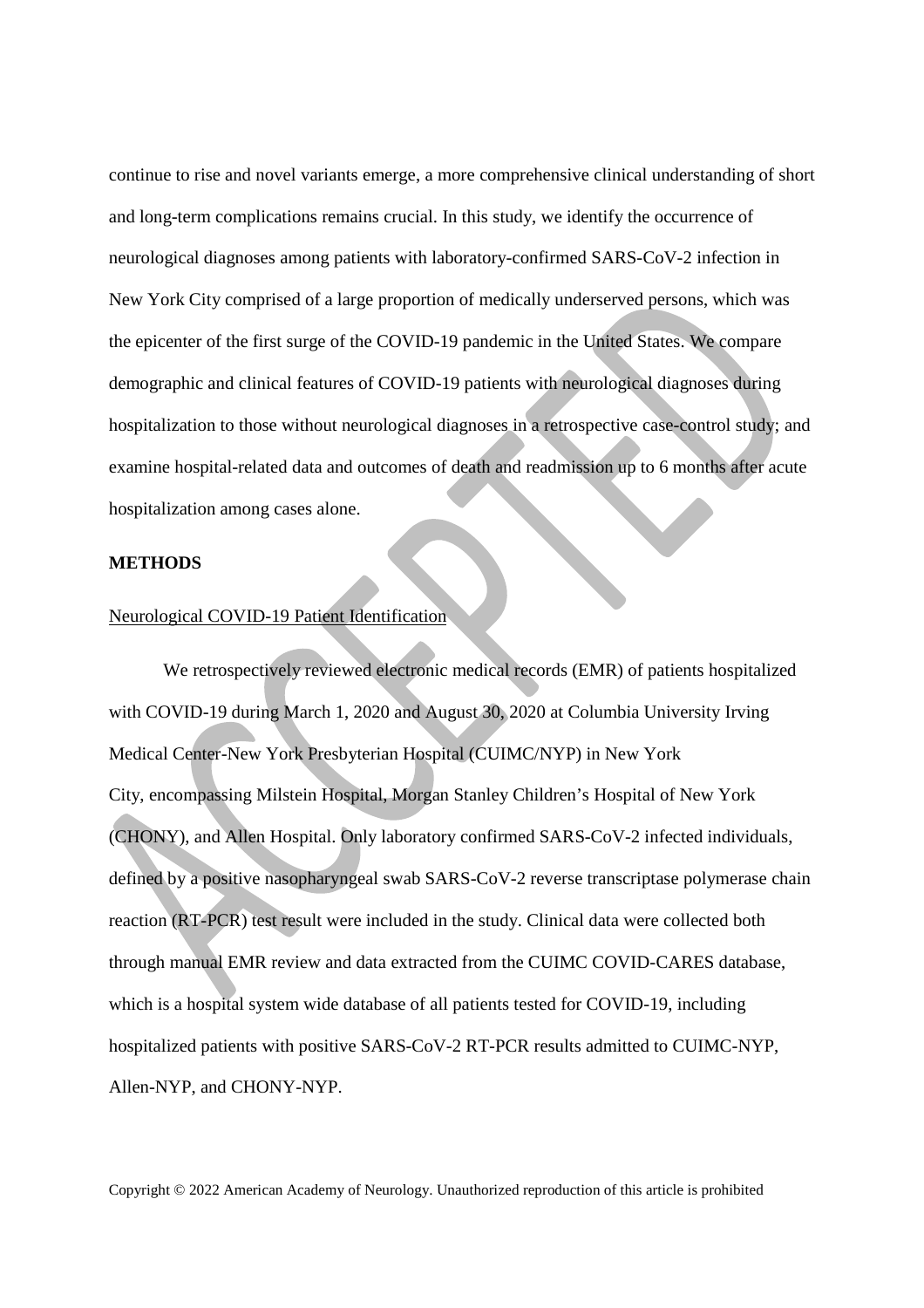*Cases* were defined as hospitalized patients who developed new neurological diagnoses within six weeks of their first positive SARS-CoV-2 rt-PCR result. To identify cases, 2318 patients from all neurology services were reviewed for new-onset neurological signs / symptoms from the vascular and general neurology units, neurological intensive care unit (NICU), neurology consult lists, and epilepsy monitoring unit. Additionally, patients with any neuroimaging, electroencephalogram (EEG), and/or lumbar puncture (LP) results were reviewed. Altogether, 574 patients with new-onset neurological signs, symptoms, and diagnoses were identified [Figure 1]. Additionally, every 10th patient among 3635 patients from the COVID-CARES database was reviewed for specified new neurologic diagnoses to address selection bias for those with severe neurological conditions who are typically managed by neurology services. A total of seventy-five additional patients with neurological signs, symptoms and diagnoses were identified from the COVID-CARES database [Figure 1]. Continuous EEG (cEEG) data were categorized by the presence of sporadic epileptiform discharges, periodic epileptiform discharges, electrographic seizures, electroclinical seizures, upon review by epilepsy specialists (MB and BW). All neurological diagnoses were made by the clinical team based upon established clinical practice parameters. All neurological diagnoses represented in these cases were based on diagnosis by the clinical team, and included utilizing established criteria for diagnosis of encephalopathy: disturbance in attention (reduced ability to direct, focus, sustain, and shift attention) and awareness (reduced orientation to environment) AND disturbance develops over a short period of time (hours to days), represents an acute change from baseline attention and awareness, and tends to fluctuate in severity during the course of a day AND an additional disturbance in cognition (memory deficit, disorientation, language, visuospatial ability, perception). <sup>8</sup> From a total of 649 identified neurological cases, 31 patients with only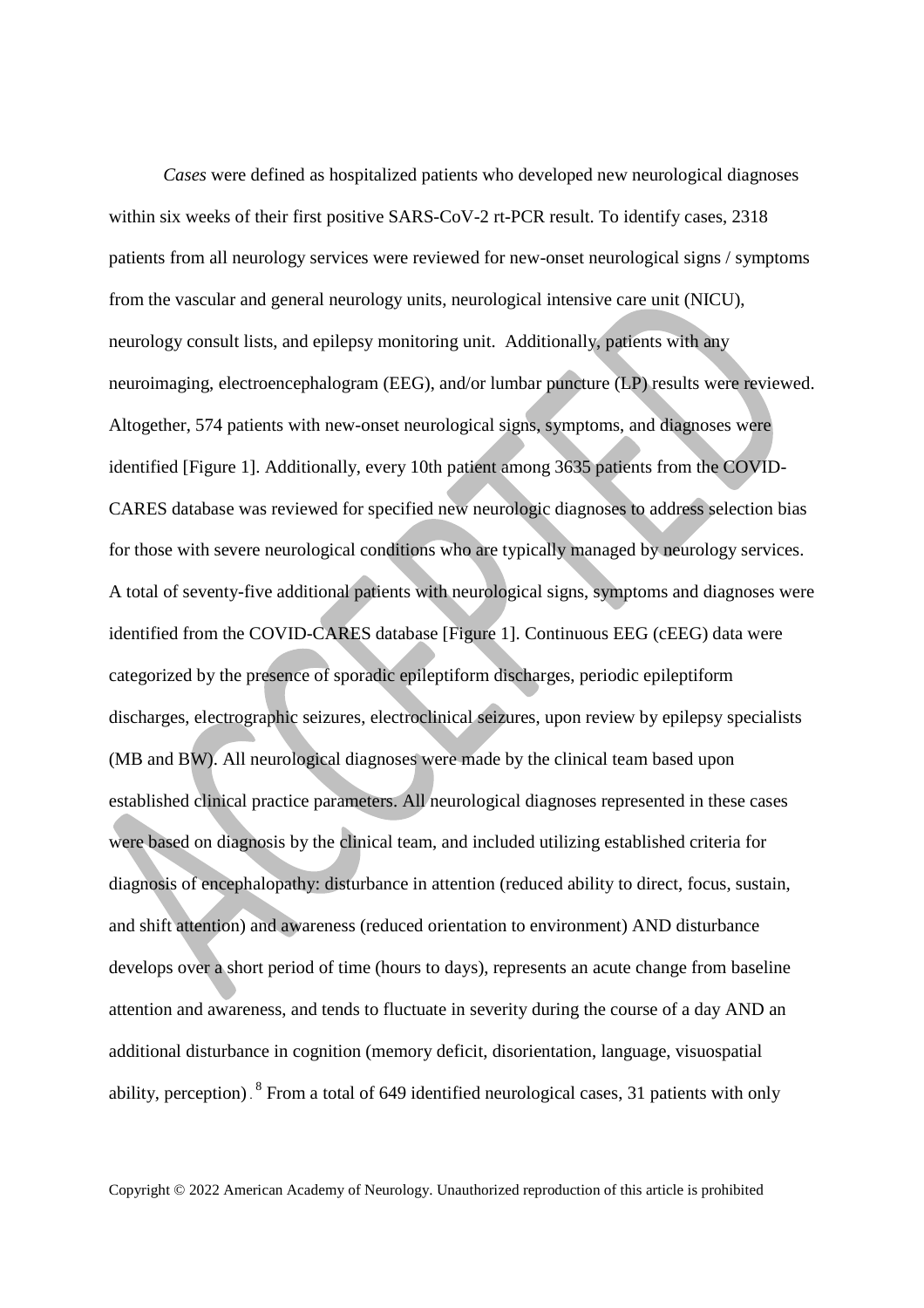SARS-CoV-2 serology positivity and 86 patients who presented with neurological signs and symptoms but were discharged without formal neurological diagnoses were excluded, leaving 532 that met the case definition.

#### Descriptive Case Analysis

We analyzed the distribution and timing of neurological diagnoses, clinical characteristics, and outcome measures. Neurologic diagnoses and presenting COVID-19 symptoms were stratified by age categories. Timing of neurologic diagnosis was calculated as the number of days between neurologic diagnosis and first RT-PCR positive SARS-CoV-2 test result. Hospital related data including length of stay (LOS), intensive care unit (ICU) admission, ICU LOS, and oxygen requirement; outcome measures of limiting treatments to comfort measures only, hospice admission, mortality during acute hospitalization, and readmission to an NYP hospital within 6 months of COVID-19 hospitalization were further described. Data analysis was performed using SAS v9.4 (SAS Institute, Cary NC).

# Case-Control Population

 A case-control study was conducted to assess differences in COVID-19 patients with and without neurologic diagnoses. *Controls* were defined as patients hospitalized with laboratory confirmed SARS-CoV-2 infection by RT-PCR and without new neurologic diagnoses or neurologic signs/symptoms as listed in Table 1. Potential controls were identified from the COVID-CARES database and matched one-to-one to cases based on calendar time (+/-5 days of hospital admission date). Descriptive analyses of sociodemographic information and prior medical history were performed to compare cases and controls. Basic frequencies were calculated, and comparisons of categorical data were made using Pearson's Chi-square test and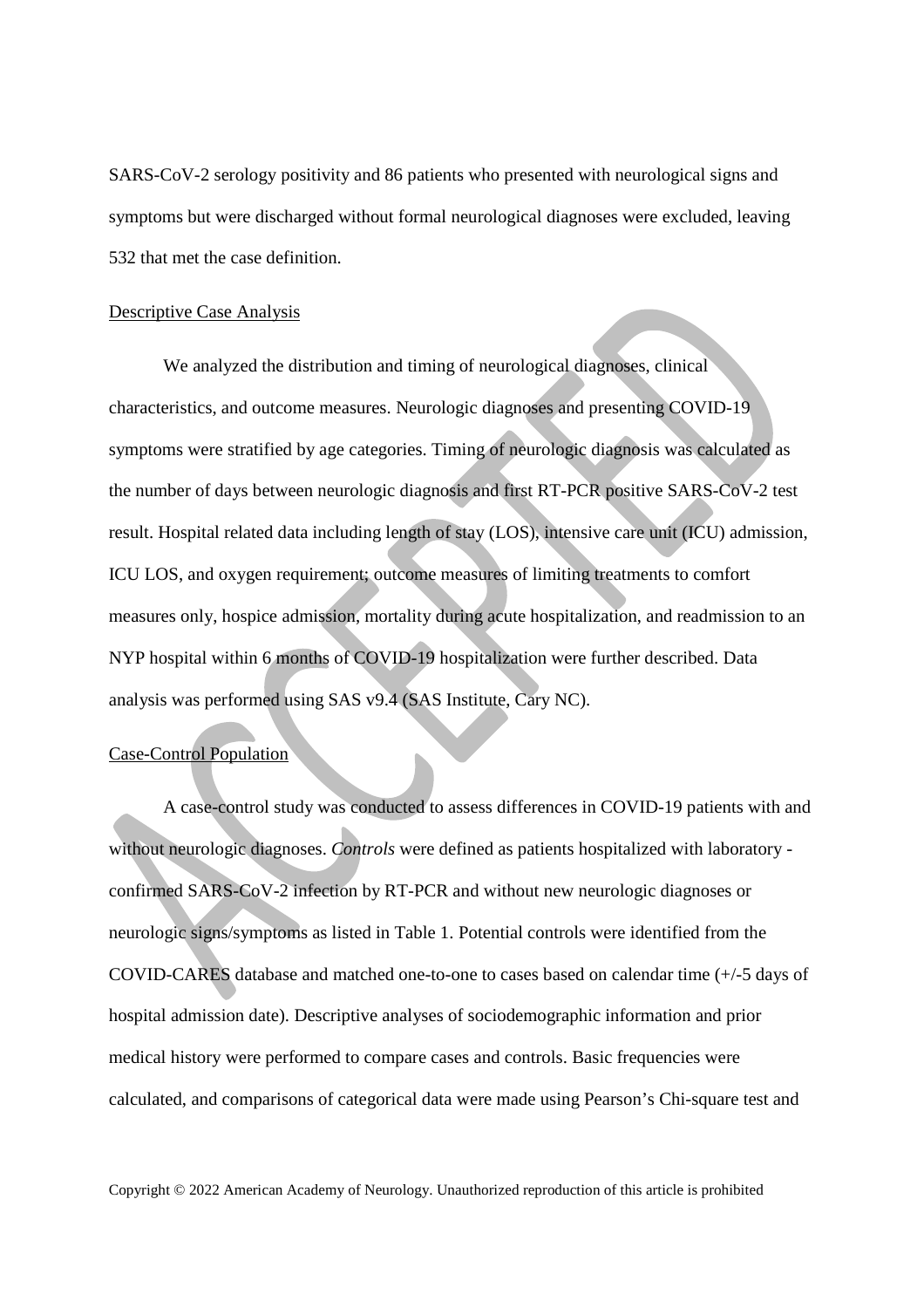Fisher's exact test as appropriate. Two-sample student's t-test was used to compare continuous variables and the Wilcoxon rank sum test was used when sample size was small  $(n<5)$ . Unmatched logistic regression models were used to assess differences in prior medical history between cases and controls in adjusted models, controlling for age as a continuous variable and sex. Data analysis was performed using SAS v9.4 (SAS Institute, Cary, NC).

# *Standard Protocol Approvals, Registrations, and Patient Consents*

This activity was reviewed by CDC and was conducted in a manner consistent with applicable federal law and CDC policy (45 C.F.R. part 46.102(l)(2), 21 C.F.R. part 56; 42 U.S.C. §241(d); 5 U.S.C. §552a; 44 U.S.C. §3501 et seq.) as a public health non-research project. This study received approval from CUIMC institutional review board (IRB) with a waiver of written informed consent for retrospective analysis.

# *Data Availability*

Data supporting the findings of this study are available from the corresponding author (KT) upon request. All supplementary data will be made available upon request with further anonymized data available to qualified investigators upon request to the corresponding author.

# **RESULTS**

#### *Description of Cases:*

Of the 2681 patients (2318 from neurological services and 363 from the CARES database) reviewed, 532 (20.4%) met the case definition of laboratory confirmed acute SARS-CoV-2 infection and new neurologic diagnoses at hospital presentation and/or during hospitalization [Figure 1]. The mean (standard deviation, SD) age was 65 years (17.8), with 303 (57.0%) 65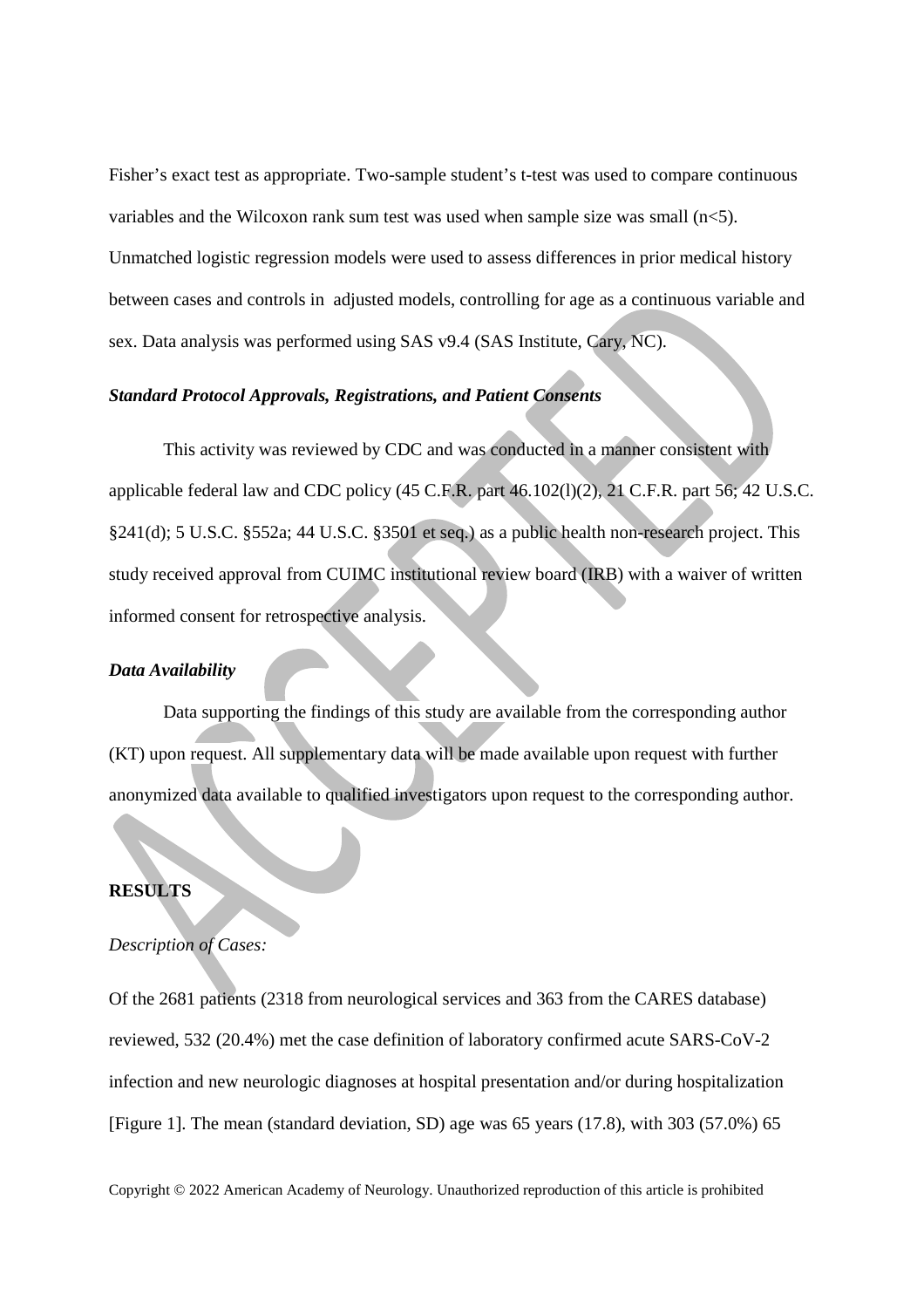years and older. Three-hundred and twelve (58.6%) were male, and 242 (45.5%) self-identified as Hispanic/Latino ethnicity. One hundred forty-one (26.5%) self-identified as White, 112 (21.1%) as Black, 13 (2.4%) as Asian, and 154 (28.9%) as other/Multiracial. [Table 1]. There were no significant differences in age between Hispanic/Latino and non-Hispanic/Latino cases. No significant differences in death, hospice, readmission, or death during re-admission between the two groups [Table e-6].

Encephalopathy was the most common new neurological diagnosis (478, 89.8%) followed by ischemic stroke (66, 12.4%), seizures (38, 7.1%), intracranial hemorrhage (ICH) (33, 6.2%), critical illness myopathy (19, 3.6%), critical illness neuropathy (9, 1.7%), and posterior reversible encephalopathy syndrome (PRES) (3, 0.6%). [Table 2] Cases with encephalopathy, were significantly more likely to be of older age  $(p=0.02)$  and have pre-existing neurological disorders (181, 37.9% v. 12, 22.2%; p=0.02) when compared to cases without encephalopathy [Table e-1]. Seizure diagnosis was significantly associated with age (p<.0001), with the majority of seizures (23/38, 60.5%) occurring in age groups under 65 years of age [Table 2]. While not significant, both ischemic stroke (25/66, 17.4%) and intracranial hemorrhage (ICH) (14/33, 9.7%) were more prevalent in patients aged 50-64 years when compared to other age groups [Table 2]. Common neurologic sign/symptoms reported include confusion (257, 48.3%), reduced consciousness (125, 23.5%), and psychiatric manifestations defined as new symptoms of depressed mood, anxiety and/or mania (53, 10%) [Table e-2].

A new neurological diagnosis was established on initial hospital presentation in 29% (110/376 with diagnosis dates noted) of cases: 75/297 (25.3%) cases of encephalopathy, 15/53 (28.3%) cases of ischemic stroke and 13/31 (41.9%) cases of seizure [Figure 2]. Cases, on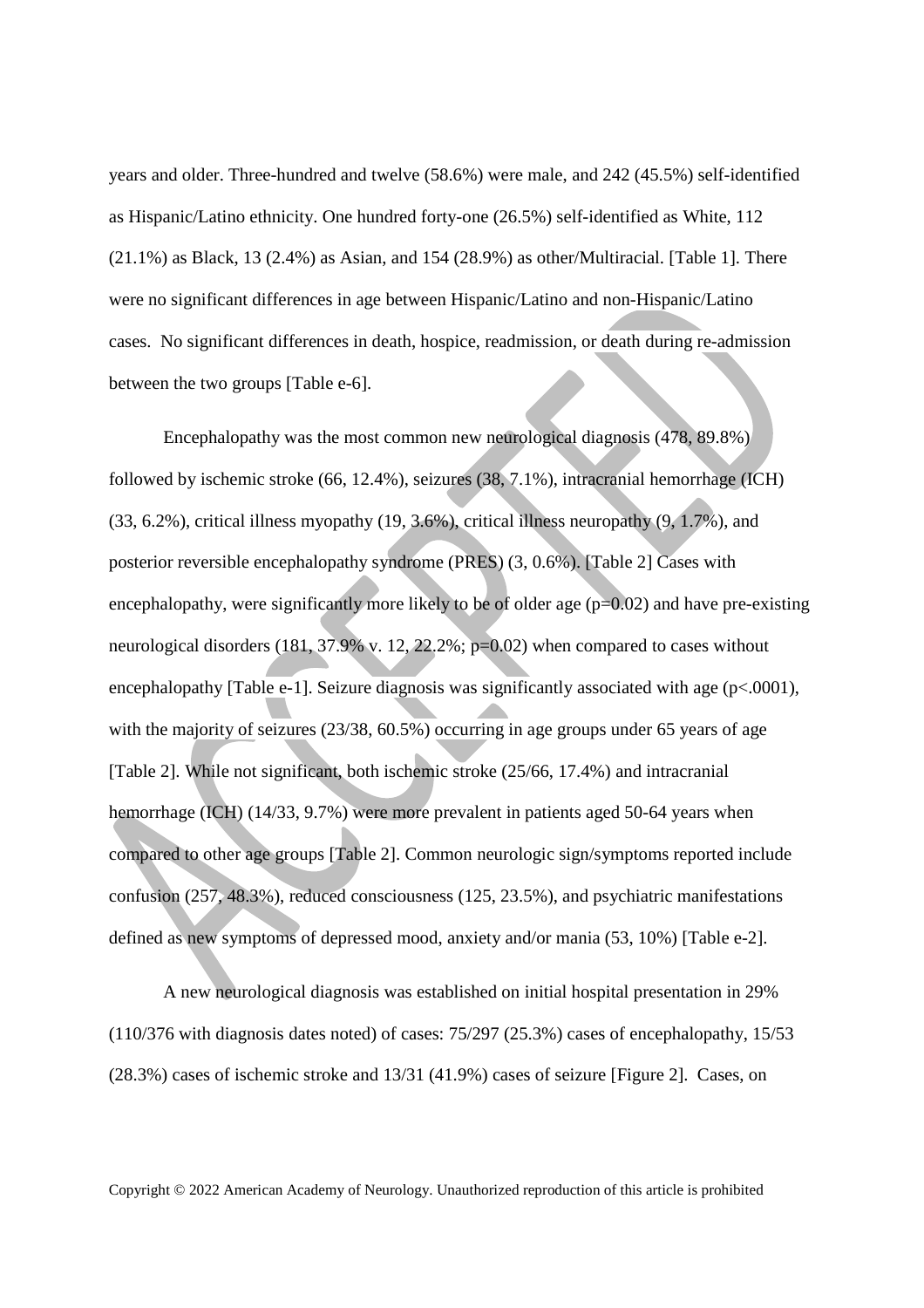average, had a neurologic diagnosis 10 days after the first positive SARS-CoV-2 RT-PCR test (median  $= 4.9$  days, inter-quartile range  $= -0.5 - 19.2$  days, range:  $-32.1 - 69.5$  days) [Figure 2].

The average length of hospital stay (LOHS) was 30.2 days (SD=32.2) for cases, with 330 (62%) patients admitted to the ICU [Figure e-1A]. The average LOS in the ICU was 26 days; 237 cases (44.5%) stayed in the ICU for more than 10 days, of which 22 (9.3%) cases had ICU stays of more than 60 days. [Figure e-1B]. Two hundred and seventy-eight (52.3%) individuals were intubated, 104 (19.5%) received renal replacement therapy (RRT), and 6 (1.1%) were placed on extracorporeal membrane oxygenation (ECMO) [Table 3]. Fifteen percent (80/532) of cases had thrombotic complications including 60 (11.1%) with deep vein thromboses (DVT) and 21 (3.9%) with pulmonary embolism (PE) [Table e-4]. Outcome measures of cases with neurologic diagnoses included provision of comfort care only (111, 20.9%), death during initial hospitalization (138, 25.9%), readmission to an NYP hospital within 6 months (220, 55.8%), and death during hospital re-admission  $(51, 9.6\%)$  [Table 3].

# *Case-Control Study*

There were 532 controls matched to cases based on hospitalization date. Cases with new neurological diagnoses were older compared to controls (mean 65.0 years [SD: 17.8] vs. 58.7 years  $[SD: 21.3]$ ;  $p < 0.0001$ ) with more than half of the cases  $(303, 57.0%)$  65 years and older [Table 1]. Cases were more likely to be male  $(58.6\% \text{ vs. } 52.8\%, \text{ p} < 0.05)$  and have a past medical history of hypertension (66.7% vs. 48.7%), hyperlipidemia (33.1% vs. 23.1%), diabetes mellitus type I or II (43.6% vs. 32.0%), chronic kidney disease (13.9% vs. 7.5%), dementia (14.5% vs. 4.3%), stroke (13% vs. 3.6%), or seizures (8.6% vs. 1.7%) when compared to controls ( $p \le 0.0001$ ) [Table e-3]. Controls were more likely to have no prior medical history than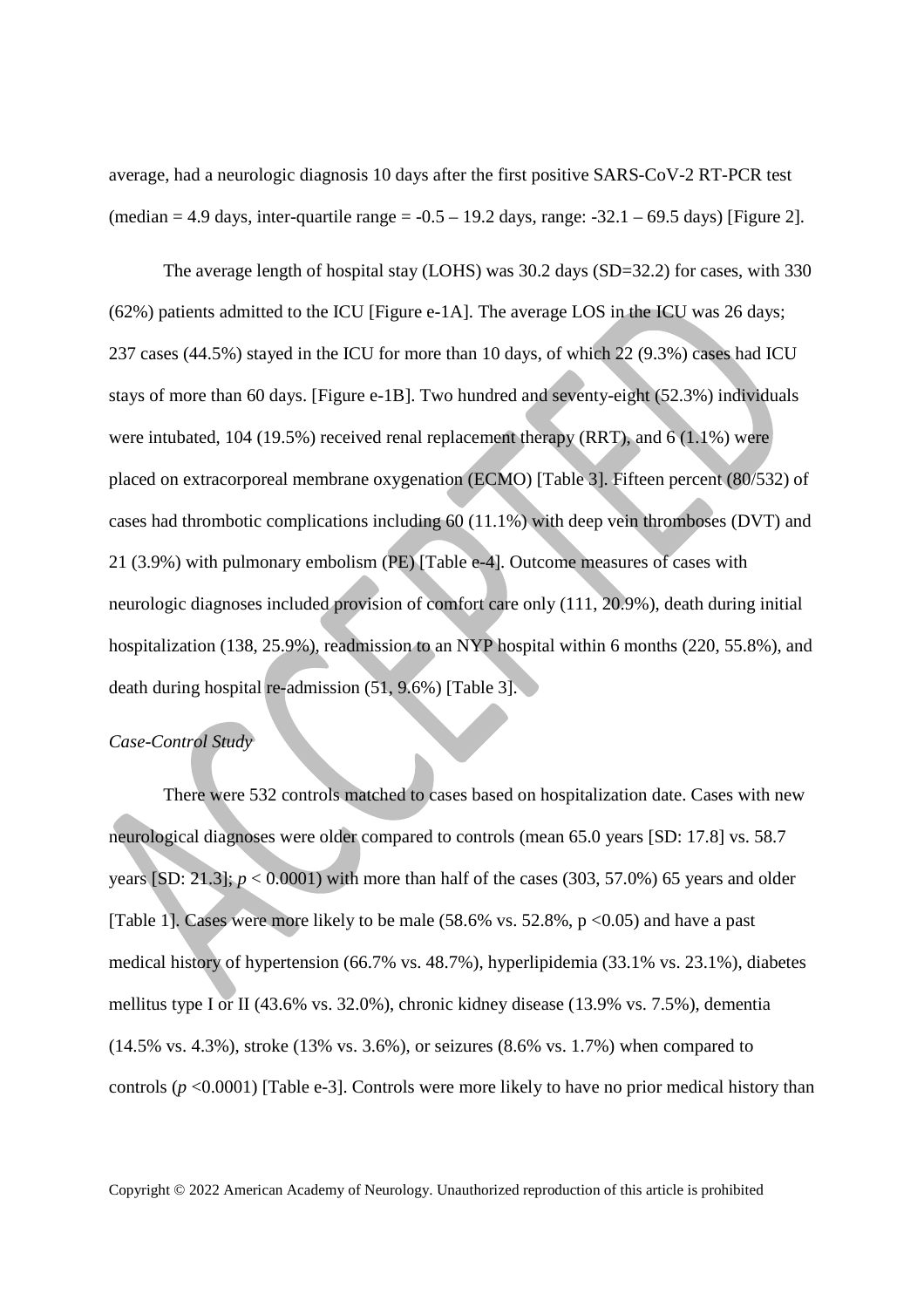cases (20.7% vs. 7.0%, p <0.0001) and cases were more likely to be admitted to the ICU when compared to controls  $(62.0\% \text{ vs. } 9.6\%, \text{ p} < 0.0001)$  [Table e-3].

When controlling for age and sex in an adjusted model, preexisting neurological conditions which included a history of seizure (adjusted OR 6.23; 95% CI 2.97, 13.09;  $p <$ 0.0001), stroke (adjusted OR 3.48; 95% CI 2.05, 5.90; *p* < 0.0001) or dementia (adjusted OR 3.15; 95% CI 1.90, 5.23;  $p < 0.0001$ ) remained more prevalent in cases compared to controls as did comorbidities of hypertension (adjusted OR 1.77; 95% CI 1.33, 2.34; *p* < 0.0001), hyperlipidemia (adjusted OR 1.37; 95% CI 1.03, 1.82; *p* < 0.0001), diabetes (adjusted OR 1.45; 95% CI 1.12, 1.88; *p* < 0.0001), and renal disease (adjusted OR 1.48; 95% CI 1.05, 2.09; *p* < 0.0001) [Figure e-2].

## **DISCUSSION**

In our hospitalized COVID-19 population in New York City, new neurological diagnoses were commonly found. Our study documents neurologic presentations and manifestations among minority populations impacted significantly by the COVID-19 pandemic in the U.S. A significant portion of our hospitalized cohort were critically ill and died or were made comfort care during hospitalization. In a prior NYC-based study performed by Thompson et al., the highest incidence, hospitalization rates, and mortality were among Black/African American and Hispanic/Latino persons, as well as those who were living in neighborhoods with high poverty including our local Northern Manhattan community, aged  $\geq 75$  years, and with underlying medical conditions.<sup>9</sup>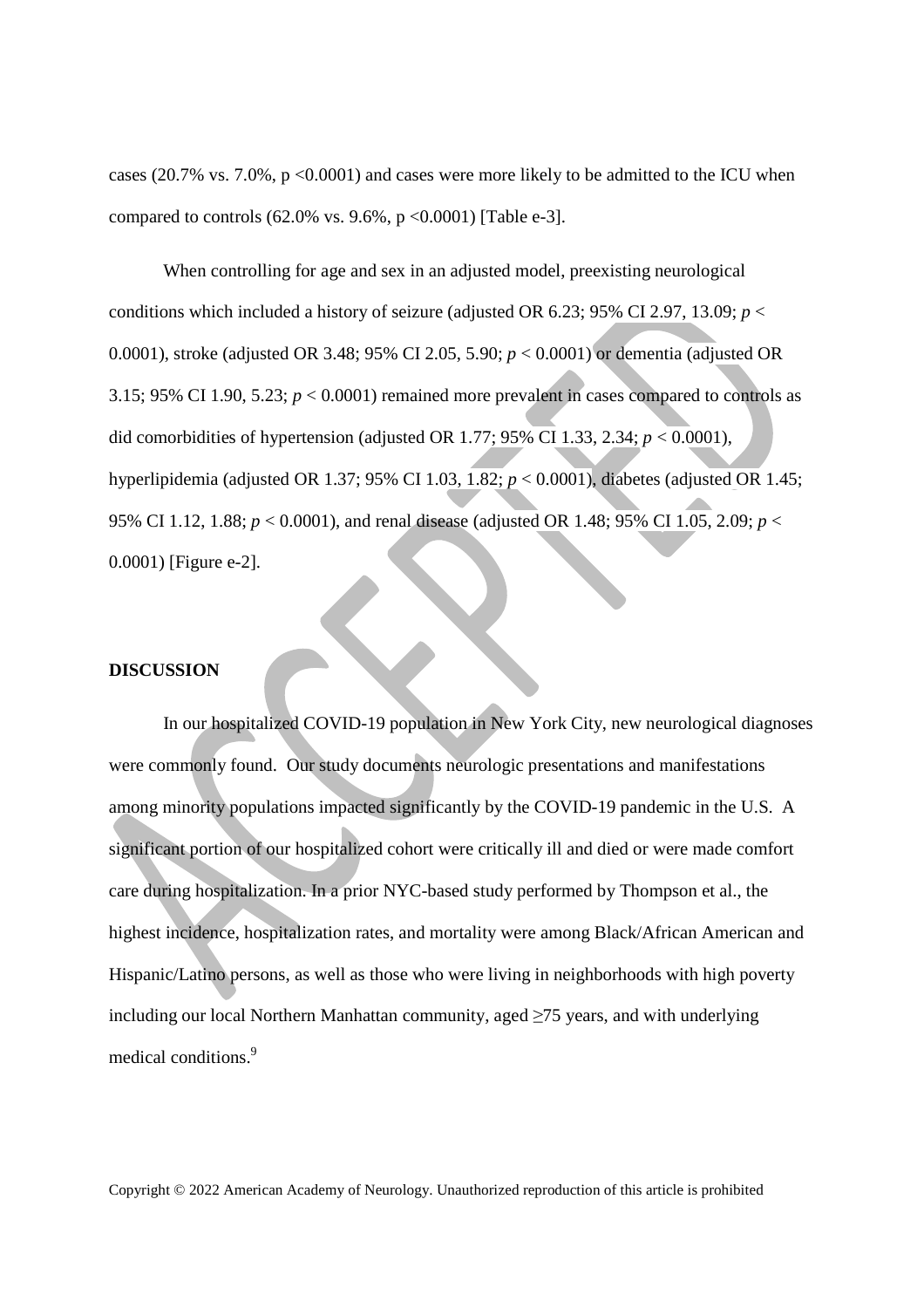Our study found that COVID-19 infected patients with new neurologic diagnoses had substantial rates of readmission and death up to 6 months after discharge. Overall, early data from other studies have shown that readmission and mortality among COVID-19 survivors is common.  $^{10, 11}$  In a national cohort of patients in the Veterans Administration (VA) system, 27% of survivors of COVID-19 hospitalization were readmitted or died by 60 days after discharge and another CDC based study among 106,543 (85%) surviving patients, 9% (9,504) were readmitted to the same hospital within 2 months of discharge through August 2020.  $10, 11$  Few studies have assessed readmission and mortality after acute hospitalization in COVID-19 patients with neurological diagnoses. One study published in a post-hospitalized cohort showed that patients with neurological complications due to acute COVID-19 infection had worse 6-month Modified Rankin Scale score (median score 4 vs. 3 among controls, adjusted OR 1.98, 95%CI 1.23-3.48, p  $= 0.02$ ), poorer activities of daily living (aOR 0.38, 95%CI 0.29-0.74, p = 0.01), and a lower likelihood of returning to work than those hospitalized with acute COVID-19 without neurological complications (41% versus 64%,  $p = 0.04$ ). <sup>12</sup>

Other studies have found a similar association between neurological diagnosis and severity of COVID-19 infection, particularly amongst older adults over 60 years of age. <sup>13</sup> The relationship between COVID-19 severity and neurological manifestations is likely bidirectional, as severely ill patients seem to be more likely to develop neurological complications related to severe systemic illness effects and those predisposed with underlying neurological may be predisposed to more severe COVID-19 illness. Similar to other hospital-based populations, the most commonly identified neurological diagnoses included encephalopathy followed by ischemic stroke.<sup>14</sup> Many neurological conditions during acute COVID-19 are seen in other systemic infectious diseases, including sepsis-associated encephalopathy, which is seen in up to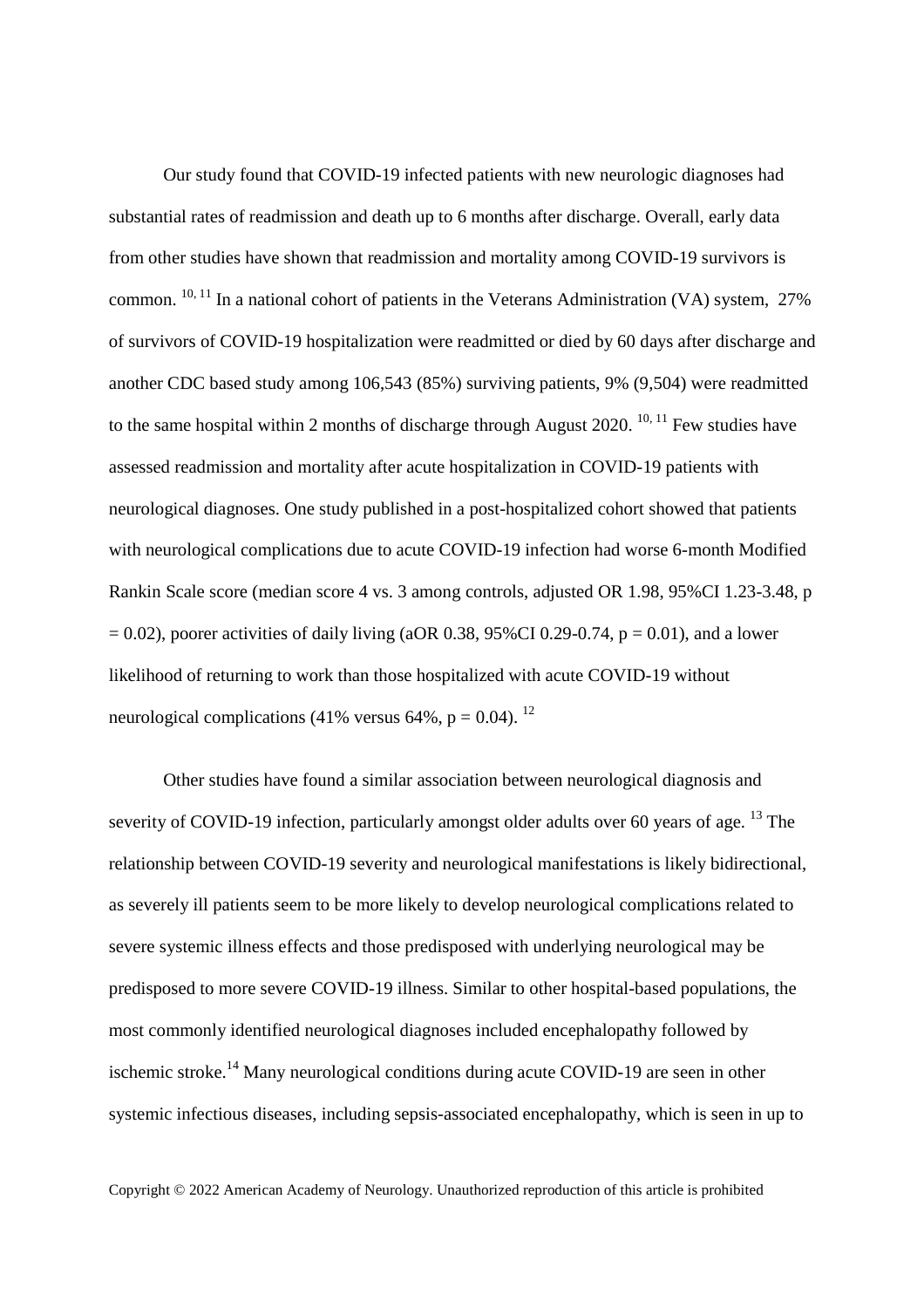70% of patients, and in COVID-19 acute respiratory distress syndrome (ARDS), which is associated with significant neuro-disability both in the acute and post-acute period. <sup>15</sup> Consistent with other hospital-based studies, COVID-19 patients with neurological diagnoses, most commonly encephalopathy, were older with more than half of the cases 65 years and older.<sup>4</sup> Delirium is significantly more common in older people who have COVID-19, with data from a recent meta-analysis and systematic review demonstrating 1 in 3 hospitalized older COVID-19 patients are affected (pooled prevalence 34%), compared with 5% in young adults aged 18-34 years and 12% for all ages.<sup>13</sup> Importantly, delirium in older hospitalized patients has previously been demonstrated to be an independent risk factor for mortality and cognitive impairment. <sup>6</sup> Unique to our cohort, we identified that approximately one third of neurological conditions, including encephalopathy, stroke and new onset seizures, were diagnosed at the time of initial hospital presentation, emphasizing that neurological conditions are commonly presenting features in the acute phase of COVID-19 infection and may mask systemic symptoms.

Careful review of the EMR did not reveal any cases of meningoencephalitis and while there has been conflicting evidence around whether SARS-CoV-2 may have neurotropic potential, data from several neuropathological studies suggests this to be less likely 16-20 Whether novel variants may lead to varied neurological presentations and possibly alter the viruses neuroinvasive potential requires further analysis, as our data captured cases from the first surge of the pandemic.

This study has several limitations. We focus our study on hospitalized COVID-19 patients in one hospital system, and do not identify neurological manifestations in those with asymptomatic or mild disease. We conducted our study during the first major surge of the COVID-19 pandemic when SARS-CoV-2 RT-PCR testing was not readily available at times.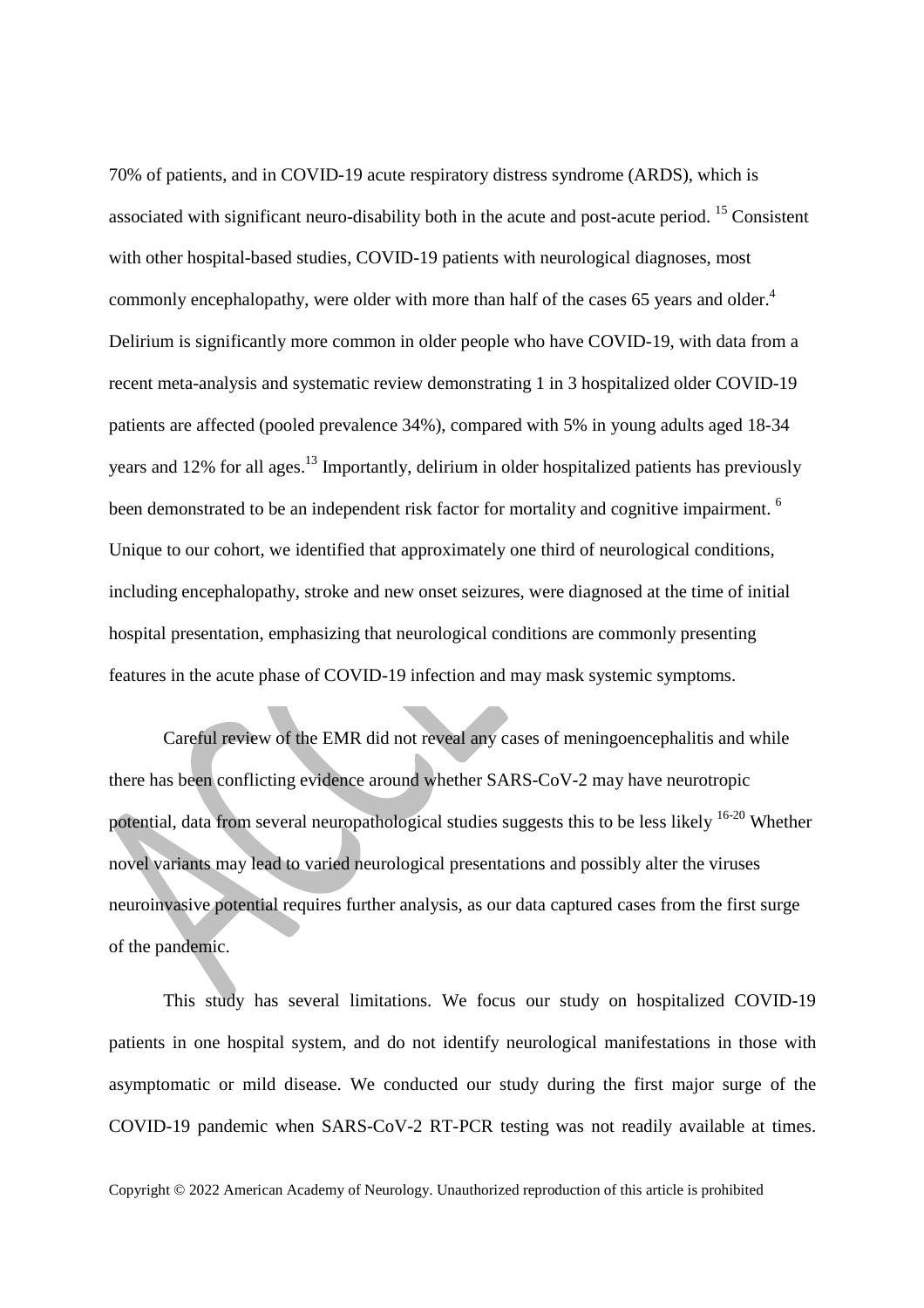Our demographic data including race and ethnicity relied on chart review data, which was not available in many charts. Given the retrospective nature of our study, we relied on chart review to identify clinical data, and thus there is likely an underreporting of neurological symptoms, signs and conditions. To define new neurological diagnoses, we relied on diagnoses by clinical teams, often lacking formal neurologic consultation, though we did attempt to utilize ancillary studies (neuroimaging, EEG, LP results) to confirm clinical diagnosis [Table e-5]. During our first surge of the pandemic, many neurological assessments were performed via phone/video consultation limiting the interpretation of findings and many patients presented in acute respiratory distress and thus, there is limited data with regards to early prodromal symptoms/signs. Thus, there is likely a significant underrepresentation of neurological diagnoses which would be obtained by a detailed bedside neurological evaluations, including peripheral neuropathy and myopathies. Strengths of our study include the use of cases and controls with definitive SARS-CoV-2 by laboratory testing. Although we included some patients that were drawn from services other than neurology in our sample, most came from the neurology services, and so our findings may not apply or be generalizable to other patient groups. We evaluated a large number of patients in a multi-ethnic population and performed detailed and extensive chart reviews to obtain data. We evaluate 6-month-posthospitalization-related data including readmission and mortality-related data. Due to our reliance on EMR data though, we were only able to capture those who were readmitted to our NYP hospital system, thus likely underestimating readmission and mortality rates in the early post-SARS-CoV-2 period.

In conclusion, in this urban study with a substantial number of Hispanic/Latino individuals hospitalized with laboratory confirmed SARS-CoV-2 infection, we found that many had new neurological diagnoses, most frequently encephalopathy. There was a significant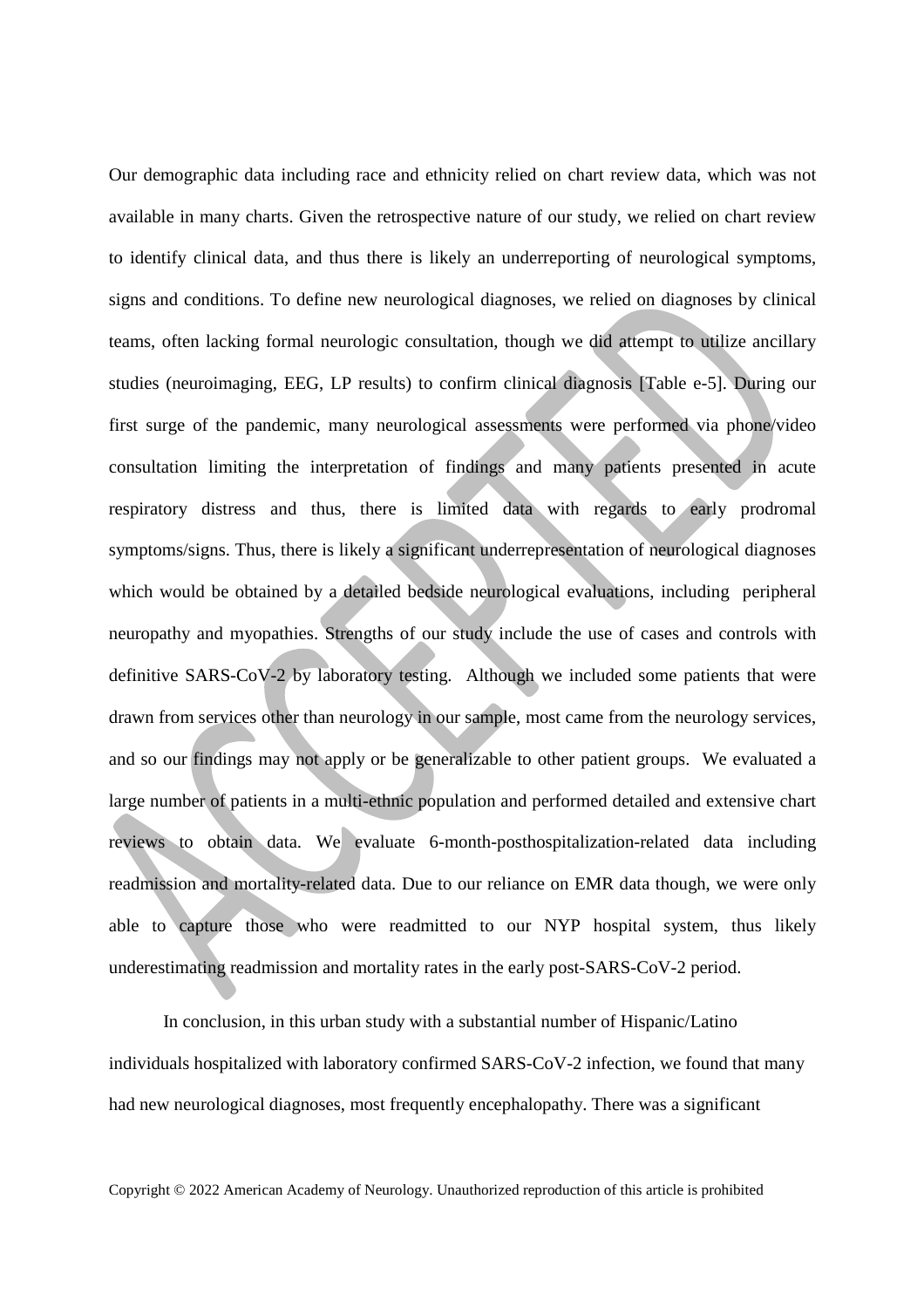association of new neurological diagnoses with ICU admission. Concerningly, those with new neurological diagnoses had a high risk of readmission and mortality during readmission. Quantifying the burden of neurological events during the acute phase of illness will shed light on potential risk factors and mechanisms of post-COVID-19 neuropsychiatric conditions increasingly reported in survivors.  $2, 21-24$  Several questions remain with regards to the implications of the timing and severity of neurological manifestations on post-acute COVID-19 recovery. Well-designed cohorts in the acute COVID-19 period are needed to define risk factors associated with poor outcomes in the post hospitalization period, especially amongst multiethnic cohorts who were impacted significantly by the pandemic.

# **TABLES AND FIGURES**

| ulaghoses.          |               |                     |                   |                                    |                            |
|---------------------|---------------|---------------------|-------------------|------------------------------------|----------------------------|
|                     |               | Cases*<br>$(n=532)$ |                   | Controls <sup>^</sup><br>$(n=532)$ | $X^2$ p-value <sup>†</sup> |
| Age: Mean (SD)      |               | 65.0 years (17.8)   | 58.7 years (21.3) |                                    | < 0.0001                   |
| Age category        |               |                     |                   |                                    |                            |
| $\leq$ 18 years     | 15            | 2.8%                | 19                | 3.6%                               | < 0.0001                   |
| 18-49               | 69            | 13.0%               | 143               | 26.9%                              |                            |
| $50 - 64$           | 144           | 27.1%               | 131               | 24.6%                              |                            |
| 65-79               | 203           | 38.2%               | 150               | 28.2%                              |                            |
| $80 +$              | 100           | 18.8%               | 89                | 16.7%                              |                            |
| <b>Unknown</b>      | $\mathcal{I}$ | 0.2%                | $\theta$          | $0.0\%$                            |                            |
| Sex                 |               |                     |                   |                                    |                            |
| Male                | 312           | 58.6%               | 281               | 52.8%                              | 0.05                       |
| Female              | 219           | 41.2%               | 251               | 47.2%                              |                            |
| <b>Unknown</b>      | 1             | 0.2%                | $\theta$          | $0.0\%$                            |                            |
| Ethnicity           |               |                     |                   |                                    |                            |
| Hispanic/Latino     | 242           | 45.5%               | 280               | 52.6%                              | 0.002                      |
| Non-Hispanic/Latino | 174           | 32.7%               | 127               | 23.9%                              |                            |
| Other               | 11            | 2.1%                | 20                | 3.8%                               |                            |
| Declined/Unknown    | 105           | 19.7%               | 105               | 19.7%                              |                            |
| Race                |               |                     |                   |                                    |                            |
| White               | 141           | 26.5%               | 122               | 22.9%                              | 0.36                       |
| <b>Black</b>        | 112           | 21.1%               | 99                | 18.6%                              |                            |

**Table 1. Demographic characteristics of hospitalized COVID-19 patients with and without new neurologic diagnoses.**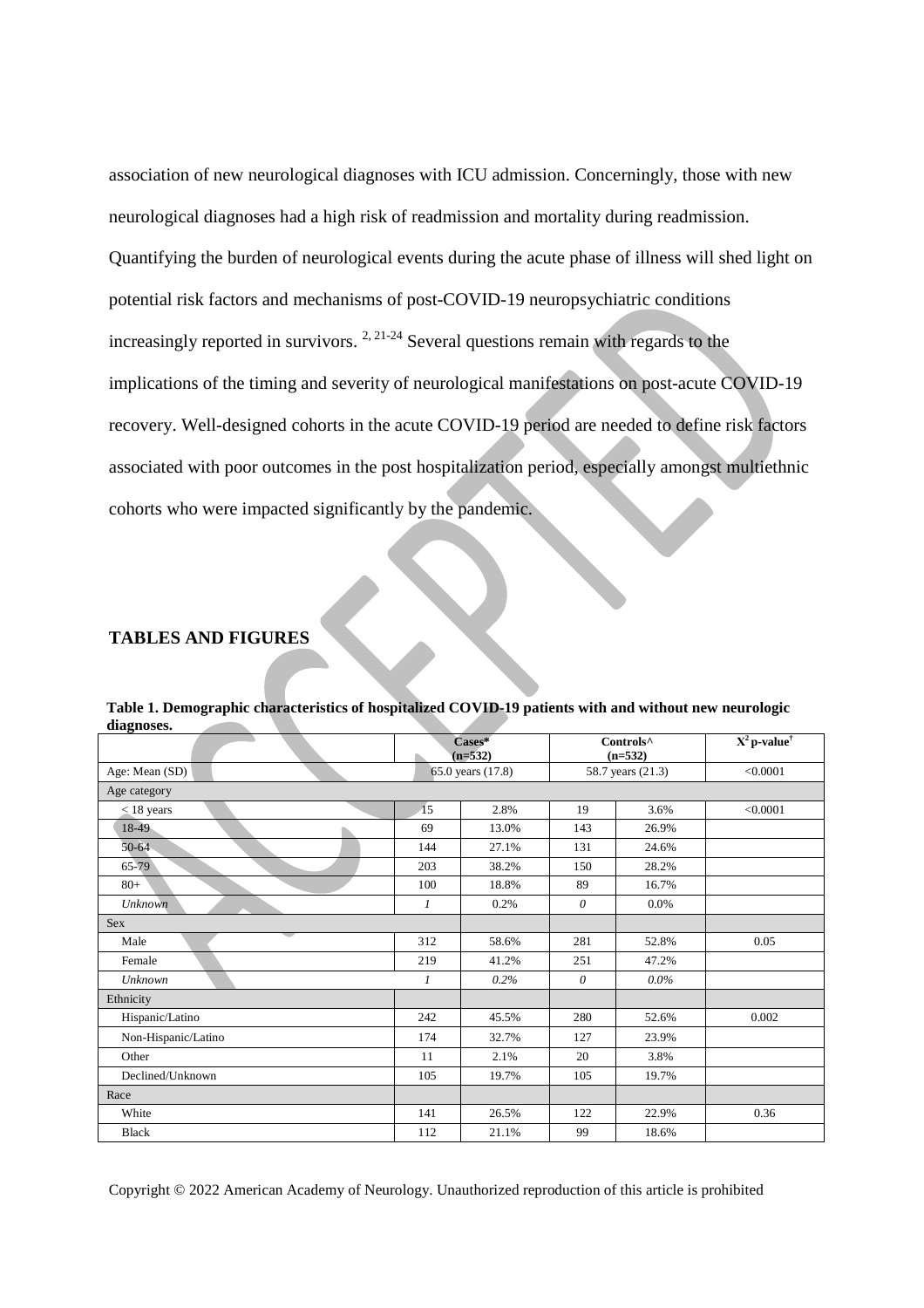| Asian                          | 13  | 2.4%  | 12  | 2.3%  |          |
|--------------------------------|-----|-------|-----|-------|----------|
| Other / Multiracial            | 154 | 28.9% | 170 | 32.0% |          |
| Declined/Unknown               | 112 | 21.1% | 129 | 24.2% |          |
| <b>Past Medical History</b>    |     |       |     |       |          |
| None                           | 37  | 7.0%  | 110 | 20.7% | < 0.001  |
| Chronic lung disease           | 96  | 18.0% | 86  | 16.2% | 0.42     |
| Cardiac disease                | 383 | 72.0% | 296 | 55.6% | < 0.001  |
| Diabetes mellitus              | 232 | 43.6% | 170 | 32.0% | < 0.0001 |
| History of neurologic disease  | 193 | 36.3% | 69  | 13.0% | < 0.001  |
| Renal disease                  | 99  | 18.6% | 64  | 12.0% | 0.003    |
| Liver disease                  | 18  | 3.4%  | 16  | 3.0%  | 0.73     |
| Immune disorder                | 63  | 11.8% | 58  | 10.9% | 0.63     |
| Immunocompromising medications | 31  | 5.8%  | 15  | 2.8%  | 0.02     |
| Pregnant                       |     | 0.5%  | 32  | 12.8% | < 0.0001 |
| <b>ICU</b> admission           | 330 | 62.0% | 51  | 9.6%  | < .0001  |

† Ch-square p-value

\*Cases defined as patients hospitalized between March – August 2020 in the New York Presbyterian system, who are diagnosed with a new neurological condition within 6 weeks of RT-PCR positivity.

^Controls defined as patients hospitalized between March – August 2020 in the New York Presbyterian system who are SARS-CoV-2 RT-PCR+ with no new neurological diagnosis within 6 weeks of RT-PCR positivity.

| <b>Neurologic Diagnosis+</b>                                  |               | <b>All Cases</b><br>$(n=532)$ $\pm$ |                | $<$ 18 years<br>$(n=15)$ |                         | $18 - 49$<br>vears<br>$(n=69)$ |                 | 50 - 64 years<br>$(n=144)$ |          | 65 - 79 years<br>$(n=203)$ |          | $80+ years$<br>$(n=100)$ | $X^2$ p-<br>value <sup>†</sup> |
|---------------------------------------------------------------|---------------|-------------------------------------|----------------|--------------------------|-------------------------|--------------------------------|-----------------|----------------------------|----------|----------------------------|----------|--------------------------|--------------------------------|
|                                                               | $\mathbf n$   | %                                   | n              | $\%$                     | $\overline{\mathbf{n}}$ | $\%$                           | n               | $\%$                       | n        | %                          | n        | $\%$                     | Na                             |
| Encephalopathy                                                | 478           | 89.8%                               | 11             | 73.3%                    | 59                      | 85.5%                          | 127             | 88.2%                      | 184      | 90.6%                      | 97       | 97.0%                    | 0.02                           |
| Ischemic stroke                                               | 66            | 12.4%                               |                | 6.7%                     | 6                       | 8.7%                           | 25              | 17.4%                      | 23       | 11.3%                      | 10       | 10.0%                    | 0.25                           |
| <b>Seizures</b>                                               | 38            | 7.1%                                | $\overline{7}$ | 46.7%                    | 5                       | 7.2%                           | $\overline{11}$ | 7.6%                       | 12       | 5.9%                       | 3        | 3.0%                     | < .0001                        |
| Intracranial hemorrhage                                       | 33            | 6.2%                                | л.             | 6.7%                     | 3                       | 4.3%                           | 14              | 9.7%                       | 12       | 5.9%                       | 2        | 2.0%                     | 0.15                           |
| Critical illness myopathy                                     | 19            | 3.6%                                | $\Omega$       | $0.0\%$                  | 5                       | 7.2%                           | 8               | 5.6%                       | 6        | 3.0%                       | $\Omega$ | 0.0%                     | $0.05*$                        |
| Critical illness neuropathy                                   | 9             | 1.7%                                | $\Omega$       | $0.0\%$                  | $\overline{2}$          | 2.9%                           | 4               | 2.8%                       | 3        | 1.5%                       | $\theta$ | 0.0%                     | $0.43*$                        |
| <b>Posterior Reversible</b><br>Encephalopathy Syndrome (PRES) | $\mathcal{R}$ | 0.6%                                | $\Omega$       | 0.0%                     | $\overline{2}$          | 2.9%                           |                 | 0.7%                       | $\Omega$ | 0.0%                       | $\Omega$ | 0.0%                     | $0.1*$                         |
| <b>Acute Disseminated</b><br>Encephalomyelitis (ADEM)         |               | 0.2%                                | $\Omega$       | 0.0%                     |                         | 1.5%                           | $\Omega$        | 0.0%                       | $\Omega$ | 0.0%                       | $\theta$ | 0.0%                     | $0.16*$                        |
| Mononeuritis multiplex                                        |               | 0.2%                                | $\Omega$       | 0.0%                     | $\Omega$                | $0.0\%$                        | $\Omega$        | 0.0%                       |          | 0.5%                       | $\Omega$ | 0.0%                     | $1*$                           |
| Meralgia paresthetica                                         |               | 0.2%                                | $\Omega$       | 0.0%                     |                         | 1.5%                           | $\Omega$        | 0.0%                       | $\Omega$ | $0.0\%$                    | $\Omega$ | 0.0%                     | $0.16*$                        |
| Myelitis                                                      |               | 0.2%                                | $\Omega$       | 0.0%                     |                         | 1.5%                           | $\Omega$        | 0.0%                       | $\Omega$ | 0.0%                       | $\Omega$ | 0.0%                     | $0.16*$                        |

† Chi-square p-value with 4 degrees of freedom

\*Exact test

‡ 1 case was missing age information, and not included in age stratified table

+clinical diagnoses established by EMR search term review for diagnoses in chart.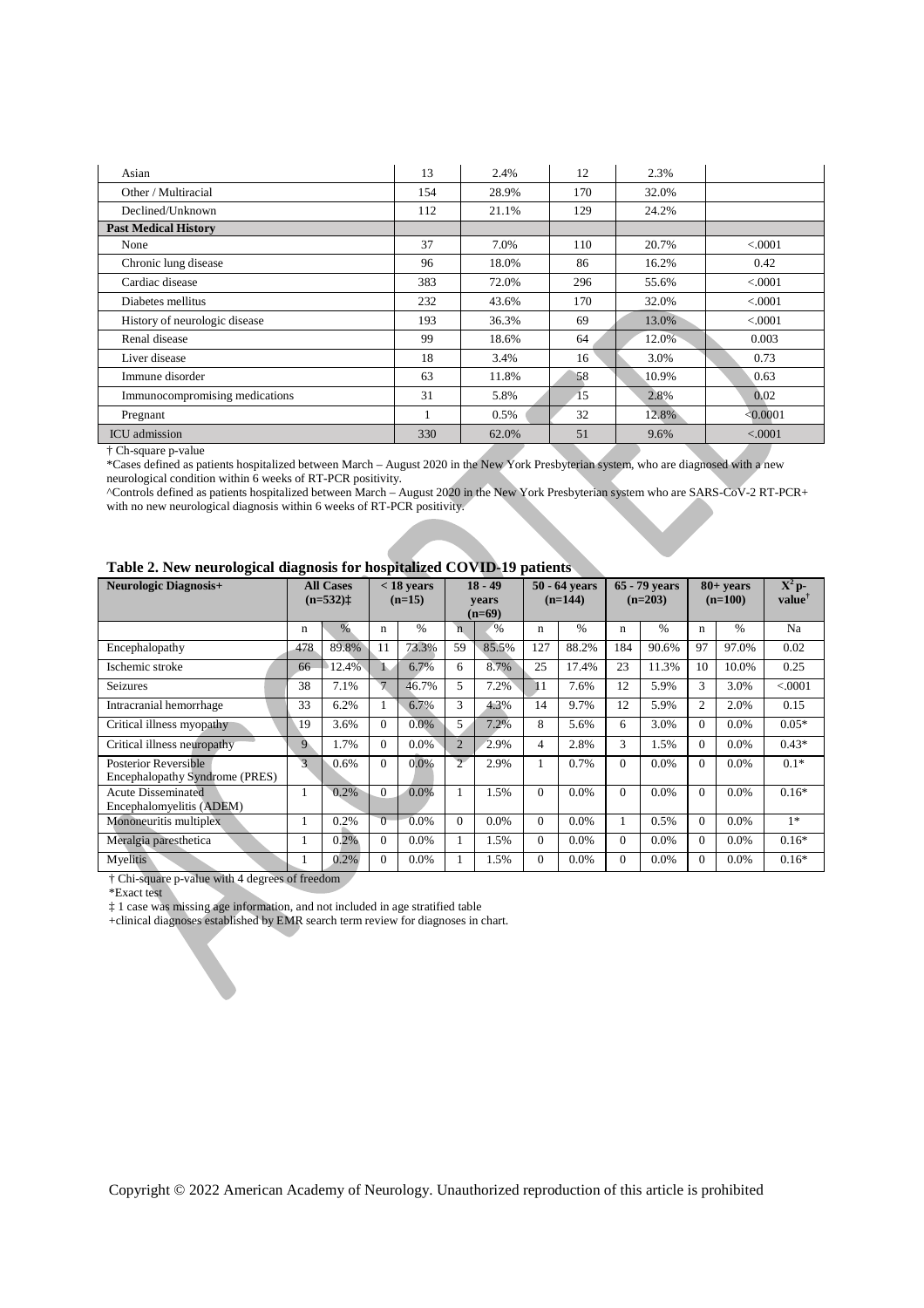| Table 3. Clinical characteristics and outcomes of hospitalized COVID-19 patients with new neurologic |
|------------------------------------------------------------------------------------------------------|
| diagnoses                                                                                            |

|                                            | <b>Cases</b><br>$(n=532)$ |               |  |  |
|--------------------------------------------|---------------------------|---------------|--|--|
| Overall                                    | $\mathbf n$               | $\frac{0}{0}$ |  |  |
|                                            |                           |               |  |  |
| Highest oxygen requirement                 |                           |               |  |  |
| Room air                                   | 46                        | 8.6%          |  |  |
| Nasal cannula                              | 66                        | 12.4%         |  |  |
| Non-rebreather mask                        | 79                        | 14.8%         |  |  |
| Non-invasive ventilation                   | 6                         | 1.1%          |  |  |
| Intubation                                 | 278                       | 52.3%         |  |  |
| <b>Outcomes</b>                            |                           |               |  |  |
| Renal replacement                          | 104                       | 19.5%         |  |  |
| Extracorporeal membrane oxygenation (ECMO) | 6                         | 1.1%          |  |  |
| Comfort care                               | 111                       | 20.9%         |  |  |
| Do not resuscitate/Do not intubate         | 250                       | 47.0%         |  |  |
| Discharge Status                           |                           |               |  |  |
| Survived                                   | 394                       | 74.1%         |  |  |
| Hospice                                    | 31                        | 5.8%          |  |  |
| Death                                      | 138                       | 26.0%         |  |  |
| Post-discharge Status                      |                           |               |  |  |
| Survived (including in hospice)            |                           | $n = 394$     |  |  |
| Re-admission* within 6 months              | 220/394                   | 55.8%         |  |  |
| Death (after re-admission)                 | 51/220                    | 23.2%         |  |  |

\*Readmission to Columbia University Irving Medical Center (CUIMC), Children's Hospital of New York (CHONY) or Allen Hospital in New York Presbyterian (NYP) system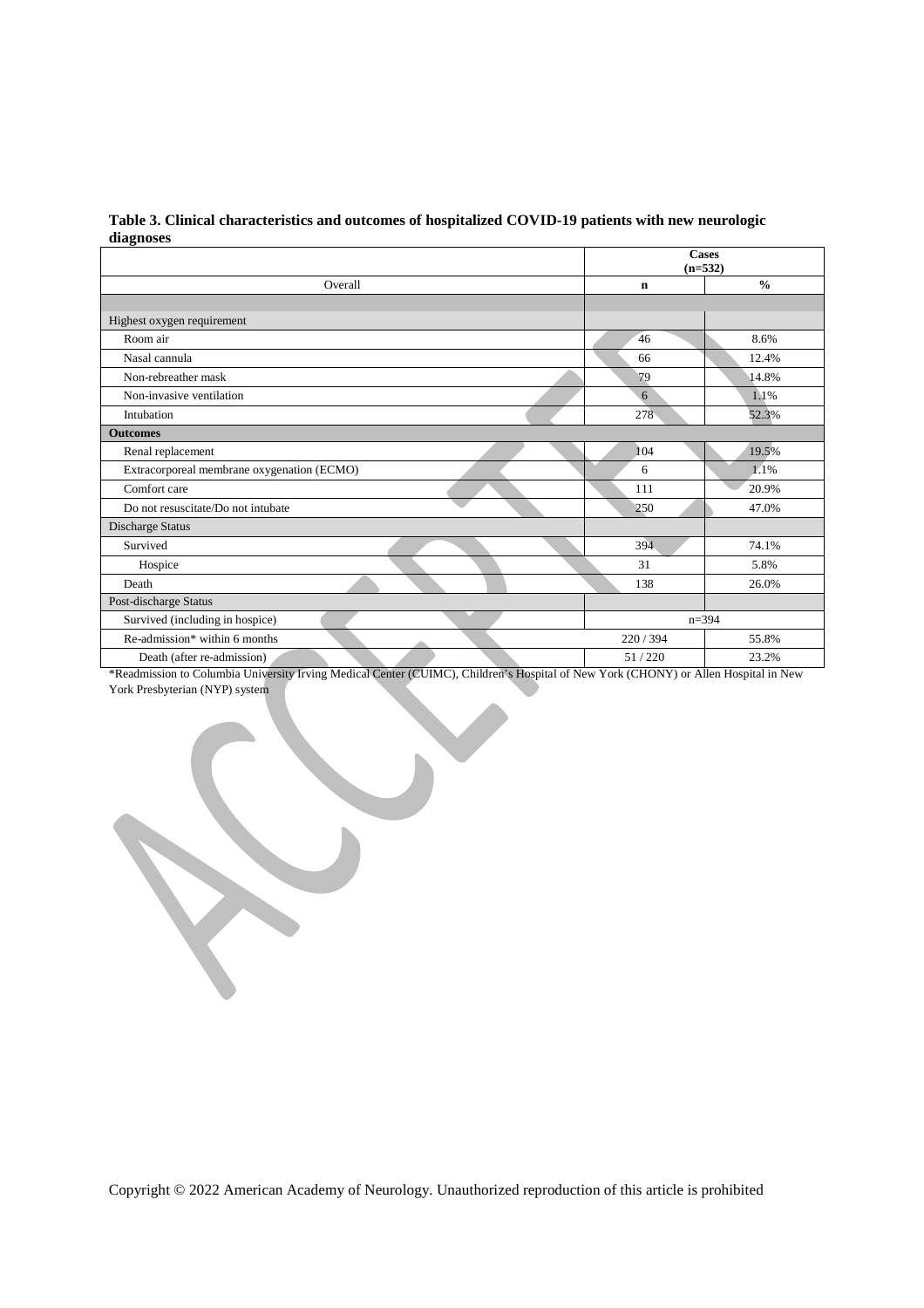# **Figure Legends**

**Figure 1: Case inclusion.** Central boxes with dashed lines represent sources from which cases and controls were identified, including all Neurology units and the COVID-CARES database established at CUIMC/NYP. The workflow on the left details exclusion process for cases; the right side details exclusion process for controls. Bold outlined boxes indicate final sample size for cases and controls.

\*Abbreviations: Neurological Intensive Care Unit (NICU), Epilepsy Monitoring Unit (EMU), continuous electroencephalography (cEEG), lumbar puncture (LP), Coronavirus disease 2019 (COVID-19), severe acute respiratory syndrome coronavirus 2 (SARS-CoV-2), reverse transcriptase polymerase chain reaction (RT-PCR)



**Figure 2. Time of first recorded COVID rt-PCR positive test to first neurologic diagnosis.** Cases with neurological diagnoses established on the same day of their first positive COVID PCR test (usually coinciding with day of presentation to hospital) are indicated by the bar at zero days. Cases with established primary neurological diagnoses before their first COVID PCR positivity result are represented by units to the left of zero days. Cases with established primary neurological diagnoses after their first COVID positive PCR test are indicated to the right of zero days. All cases are color coded by diagnosis. The blue and green dashed lines indicate median and mean number of days between first COVID positive PCR test and primary neurological diagnosis, respectively.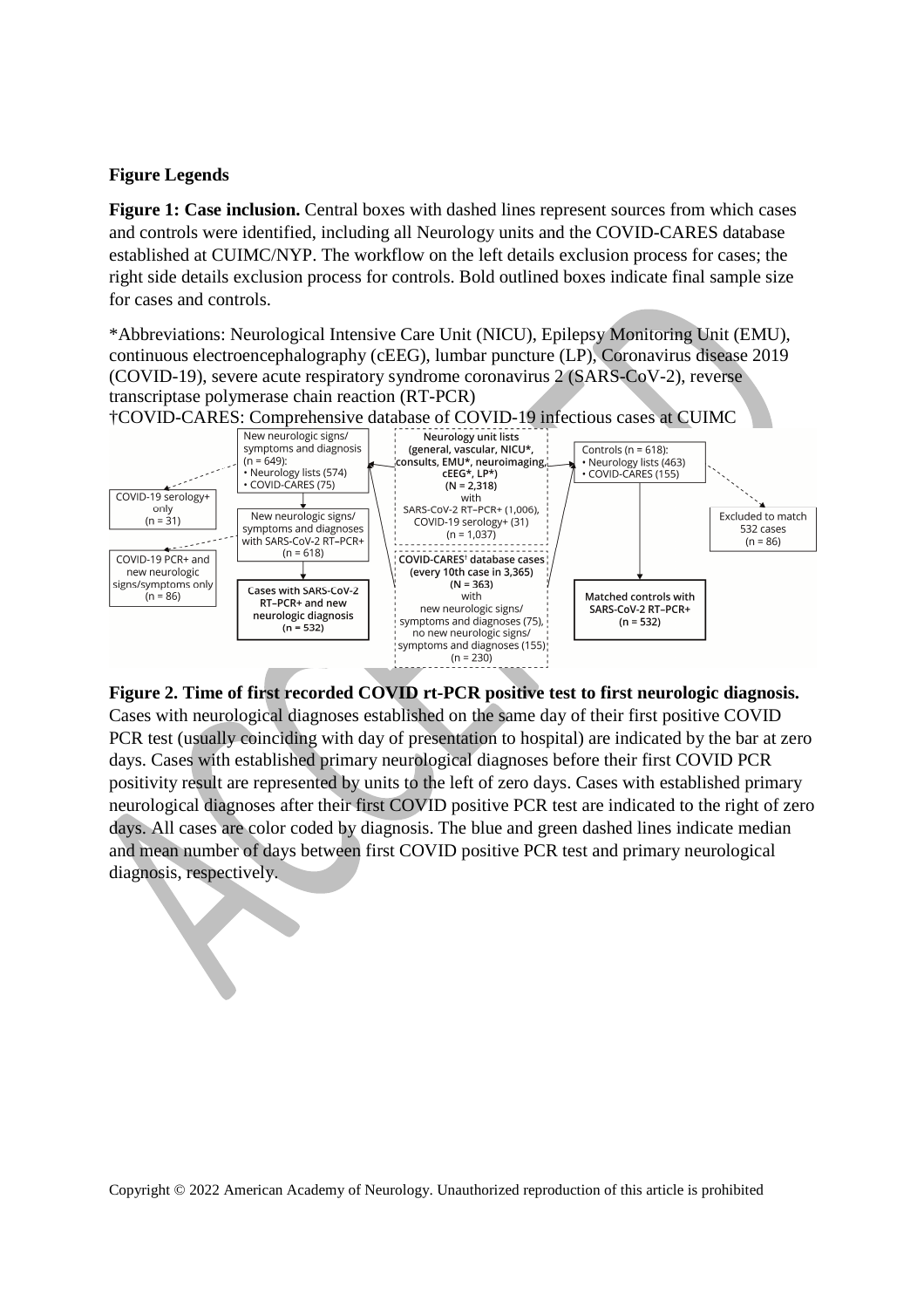

CPJ-2022-200006\_sup070492 --- http://links.lww.com/CPJ

# **REFERENCES**

1. Yassin A, Nawaiseh M, Shaban A, et al. Neurological manifestations and complications of coronavirus disease 2019 (COVID-19): a systematic review and meta-analysis. BMC Neurology 2021;21:138.

2. Harb AA, Chen R, Chase HS, Natarajan K, Noble JM. Clinical Features and Outcomes of Patients with Dementia Compared to an Aging Cohort Hospitalized During the Initial New York City COVID-19 Wave. Journal of Alzheimer's Disease 2021;Preprint:1-12.

3. Liotta EM, Batra A, Clark JR, et al. Frequent neurologic manifestations and encephalopathy-associated morbidity in Covid-19 patients. Annals of Clinical and Translational Neurology 2020;7:2221-2230.

4. Frontera JA, Melmed K, Fang T, et al. Toxic Metabolic Encephalopathy in Hospitalized Patients with COVID-19. Neurocrit Care 2021:1-14.

5. Chomba MaS, Nicoline and Seeher, Katrin and Akpalu, Albert and Baila, Julia and Boruah, Abhilasha P. and Caldwell, Marissa and Guekht, Alla and Hoo, Fan Kee and Knauss, Samuel and McNeill, Emily and Michael, Benedict Daniel and A. Pardo-Villamizar, Carlos and Winkler, Andrea and Wood, Greta and Solomon, Tom and Thakur, Kiran. Pre-Existing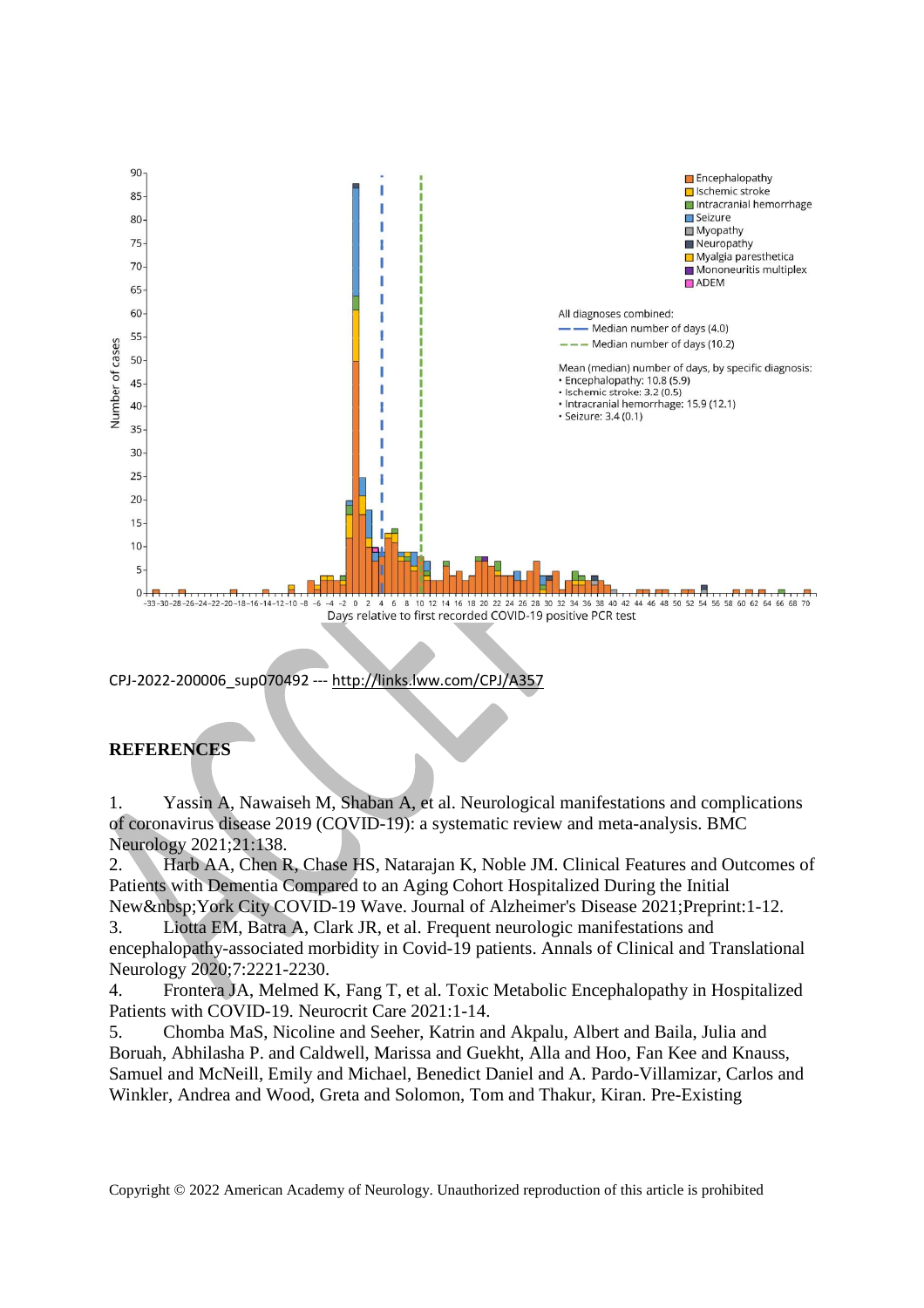Neurological Conditions and COVID-19 Risk: A Commissioned Rapid Review. Available at SSRN: https://ssrncom/abstract=3907265 2021.

6. Kennedy M, Helfand BKI, Gou RY, et al. Delirium in Older Patients With COVID-19 Presenting to the Emergency Department. JAMA Netw Open 2020;3:e2029540-e2029540.

7. Ellul M VA, Nicholson TR, Pollak TA, Thomas N, Easton A, Zandi MS, Manji H, Solomon T, Carson A, Turner MR, Kneen R, Galea I, Pett S, Thomas RH, Michael BD; CoroNerve Steering Committee. Defining causality in COVID-19 and neurological disorders. Journal of Neurology, Neurosurgery and Psychiatry 2020;91:811-812.

8. Ball R HN, Braun MM, Moulton LH, Gale AD, Rammohan K, Wiznitzer M, Johnson R, Salive ME; VAERS Working Group. Development of case definitions for acute encephalopathy, encephalitis, and multiple sclerosis reports to the vaccine: Adverse Event Reporting System. J Clin Epidemiol 2002;55:819-824.

9. Thompson CN BJ, Pichardo C, et al. COVID-19 Outbreak — New York City, February 29–June 1, 2020. MMWR Morb Mortal Wkly Rep 2020;69:1725-1729.

10. Donnelly JP WX, Iwashyna TJ, Prescott HC. . Readmission and Death After Initial Hospital Discharge Among Patients With COVID-19 in a Large Multihospital System. JAMA 2021;325:304-306.

11. Lavery AM PL, Ko JY, Chevinsky JR, DeSisto CL, Pennington AF, Kompaniyets L, Datta SD, Click ES, Golden T, Goodman AB, Mac Kenzie WR, Boehmer TK, Gundlapalli AV. . Characteristics of Hospitalized COVID-19 Patients Discharged and Experiencing Same-Hospital Readmission - United States, March-August 2020. MMWR Morb Mortal Wkly Rep 2020;69:1695-1699.

12. Frontera JA YD, Lewis A, Patel P, Medicherla C, Arena V, Fang T, Andino A, Snyder T, Madhavan M, Gratch D, Fuchs B, Dessy A, Canizares M, Jauregui R, Thomas B, Bauman K, Olivera A, Bhagat D, Sonson M, Park G, Stainman R, Sunwoo B, Talmasov D, Tamimi M, Zhu Y, Rosenthal J, Dygert L, Ristic M, Ishii H, Valdes E, Omari M, Gurin L, Huang J, Czeisler BM, Kahn DE, Zhou T, Lin J, Lord AS, Melmed K, Meropol S, Troxel AB, Petkova E, Wisniewski T, Balcer L, Morrison C, Yaghi S, Galetta S. A prospective study of long-term outcomes among hospitalized COVID-19 patients with and without neurological complications. J Neurol Sci 2021;15.

13. Shubham Misra KK, Manya Prasad, Divya Radhakrishnan, Kiran T Thakur, Tom Solomon, Benedict Daniel Michael, Andrea Sylvia Winkler, Ettore Beghi, Alla Guekht, Carlos A. Pardo, Greta Karen Wood, Sherry Hsiang-Yi Chou, Ericka L. Fink, Erich Schmutzhard, Amir Kheradmand, Fan Kee Hoo, Amit Kumar, Animesh Das, Achal K Srivastava, Ayush Agarwal, Tarun Dua, Kameshwar Prasad. Frequency of neurological manifestations in COVID-19: a systematic review and meta-analysis of 350 studies. medRxiv 2021.

14. Frontera JA, Sabadia S, Lalchan R, et al. A Prospective Study of Neurologic Disorders in Hospitalized Patients With COVID-19 in New York City. Neurology 2021;96:e575-e586.

15. Gofton T, Young, G. Sepsis-associated encephalopathy. Nature Reviews Neurology 2012;8:557-566.

16. Mukerji SS SI. What can we learn from brain autopsies in COVID-19? Neuroscience Letters 2021;742.

17. Huang YH, Jiang D, Huang JT. SARS-CoV-2 Detected in Cerebrospinal Fluid by PCR in a Case of COVID-19 Encephalitis. Brain Behav Immun 2020;87:149-149.

18. Lou JJ, Movassaghi M, Gordy D, et al. Neuropathology of COVID-19 (neuro-COVID): clinicopathological update. Free Neuropathol 2021;2:2.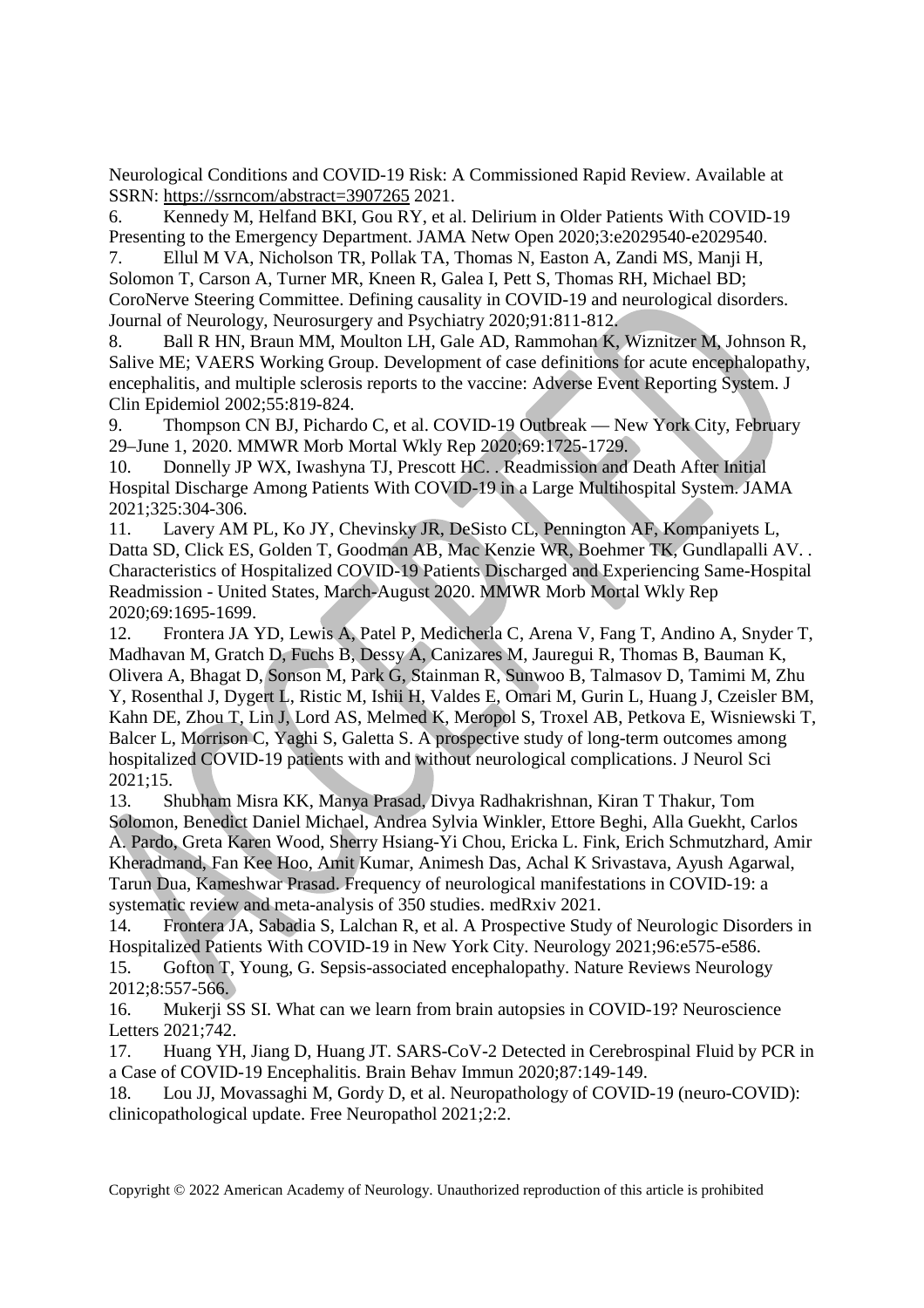19. Al-Sarraj S, Troakes C, Hanley B, et al. Invited Review: The spectrum of neuropathology in COVID-19. Neuropathol Appl Neurobiol 2021;47:3-16.

20. Matschke J, Lütgehetmann M, Hagel C, et al. Neuropathology of patients with COVID-19 in Germany: a post-mortem case series. Lancet Neurol 2020;19:919-929.

21. Salahuddin H, Afreen E, Sheikh IS, et al. Neurological Predictors of Clinical Outcomes in Hospitalized Patients With COVID-19. Front Neurol 2020;11:585944-585944.

22. Qin C, Zhou L, Hu Z, et al. Clinical Characteristics and Outcomes of COVID-19 Patients With a History of Stroke in Wuhan, China. Stroke 2020;51:2219-2223.

23. Eskandar EN, Altschul DJ, de la Garza Ramos R, et al. Neurologic Syndromes Predict Higher In-Hospital Mortality in COVID-19. Neurology 2021;96:e1527-e1538.

24. Dhillon PS, Dineen RA, Morris H, et al. Neurological Disorders Associated With COVID-19 Hospital Admissions: Experience of a Single Tertiary Healthcare Center. Front Neurol 2021;12:640017-640017.